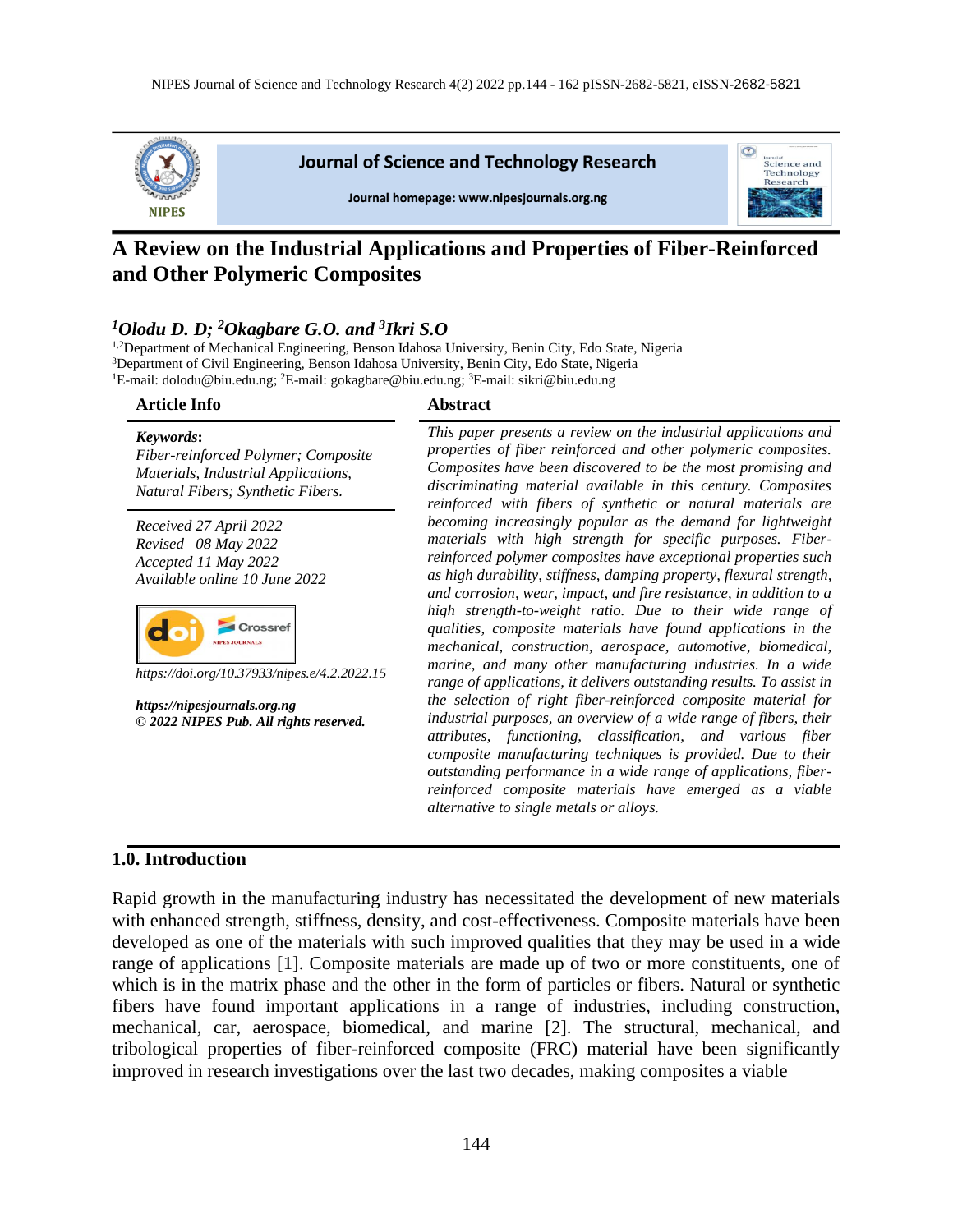#### Olodu D. D et al / NIPES Journal of Science and Technology Research 4(2) 2022 pp. 144-162

alternative to many conventional materials [3]. Despite the fact that composite materials have increased the material's endurance, there is currently a major concern about the accumulation of plastic trash in the environment [4]. This issue has prompted scientists all over the world to develop ecologically friendly materials and production procedures [5]. To deal with the thousands of tons of composite trash produced each year, several different composite recycling technologies have been devised. Pulverization is a type of mechanical recycling in which smaller recyclates are employed as filler materials in sheet molding compounds. Thermal recycling involves the pyrolysis of composite trash or the production of a large amount of heat energy by burning composite materials having a high calorific value. Chemical recycling (solvolysis) and highvoltage fragmentation are two more efficient techniques (HVF). Natural fillers, such as natural fibers, cellulose nanocrystals, and nanofibrillated cellulose, have been added to the polymer matrix to construct eco-friendly composites, which has increased material qualities while reducing residue buildup [6]. Cellulosic fibers have a number of advantages, including being abundant in nature, nontoxic, renewable, and cost-effective, as well as providing necessary bonding with the cementbased matrix for significant improvements in material properties such as ductility, toughness, flexural capacity, and impact resistance [7]. Fly ash, limestone powder, brick powder, and a variety of other mineral additives are utilized to strengthen composite buildings in current procedures. The addition of fly ash to a concrete composite for structural applications boosted the material's fracture toughness, resulting in a longer lifespan [8]. Plant-based, animal-based, and mineral-based fibers are the most common types of natural fibers. Mineral-based fibers are not well-explored fibers in terms of research into fiber-reinforced composite materials because the asbestos content is hazardous to human health, whereas plant-based fibers offer promising characteristics such as lower cost, biodegradability, availability, and good physical and mechanical properties [9]. Leaf fibers (sisal and abaca), bast fibers (flax, jute, hemp, ramie, and kenaf), grass and reed fibers (rice husk), core fibers (hemp, jute, and kenaf), seed fibers (cotton, kapok, and coir), and all other varieties (including wood and roots) are all examples of plant fibers. Polymer matrices are further separated into a natural matrix and a synthetic matrix, which includes polyester, polypropylene (PP), polyethylene (PE), and epoxy and is based on petrochemicals [10]. The most recent research is helping to build hybrid composites that combine natural and synthetic fibers. Hybrid composites are composite structures that consist of more than one type of fiber. Stacking layers of fibers, intermingling fibers, mixing two types of fibers in the same layer to create an interplay hybrid, selective positioning of fiber where it is needed for improved force, and arranging each fiber according to certain orientation are all strategies for combining these fibers [11]. Stacking fibers is the simplest approach, while others create challenges in achieving a positive hybridization effect. Many researchers have found success by altering fiber composition, orientation, size, or manufacturing procedures to create optimal composite materials for efficient use in certain applications. For FRCs to be used effectively, it is vital to understand their physical, mechanical, electrical, and thermal properties. Due to its strong mechanical qualities, FRCs are being used in a wide range of applications. Some faults, such as manufacturing defects, cause these composite materials to diverge from their designed specifications, resulting in a reduction in mechanical performance. Misalignment, waviness, and sometimes breakage of fibers, fiber/matrix debonding, delamination, and the production of voids in the matrix of a composite material are all examples of manufacturing defects. In composites, a 1% increase in vacancy content reduces tensile strength (10–20%), flexural strength (10%), and interlaminar shear strength (5–10%), respectively. Manipulation of manufacturing process production parameters can be used to eliminate it [12]. As a result, it is necessary to comprehend and research many forms of composite manufacturing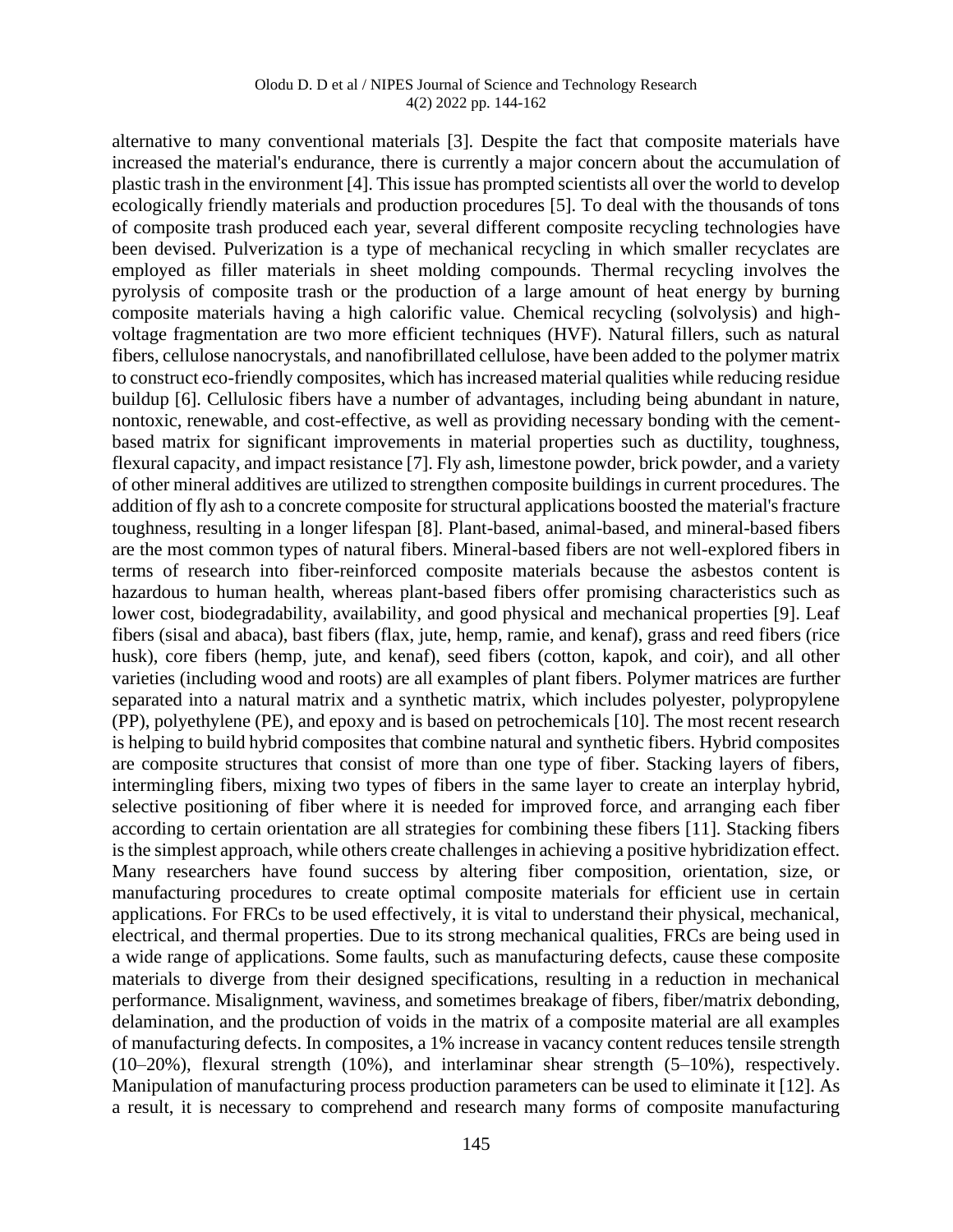procedures in order to adopt optimum techniques that will eliminate faults and produce a suitable self-sustaining, durable composite material that is effective in the chosen field of application. Many traditional composite material fabrication procedures have been in use for decades, and some of the more recently developed automated composite manufacturing techniques include robot assistance for processing, resulting in complete automation and a significant increase in productivity [13].

Therefore, this study focused on the review of the industrial applications and properties of fiber reinforced and other polymeric composites

### **2. Classification of Composite Materials**

The content of composite materials is divided into two categories: base material and filler material. The filler material is present in the form of sheets, pieces, particles, fibers, or whiskers of natural or synthetic material, and the matrix or binder material binds or holds the filler material in structures. Composites are categorized into three primary groups based on their structure, as shown in Figure 1 [14].



# **Figure 1: Classification of Composites**

### **2.1. Fiber-Reinforced Composites**

Composites are made up of fibers in a matrix structure and are classed based on the length of the fibers. Continuous fiber reinforcement composites are those with long fiber reinforcements, and discontinuous fiber reinforcement composites are those with short fiber reinforcements. Two or more types of fibers are reinforced in a single matrix structure in hybrid fiber-reinforced composites [15]. Continuous fiber composites have fibers that can be put unidirectionally or bidirectionally in the matrix structure, and they easily and effectively transfer loads from the matrix to the fiber. In the case of brittle matrices, discontinuous fibers must have adequate length for successful load transfer and to prevent crack propagation from causing material failure. The characteristics and structural behavior of composite materials are determined by the arrangement and orientation of fibers [16]. The use of chemically treated natural fibers can improve qualities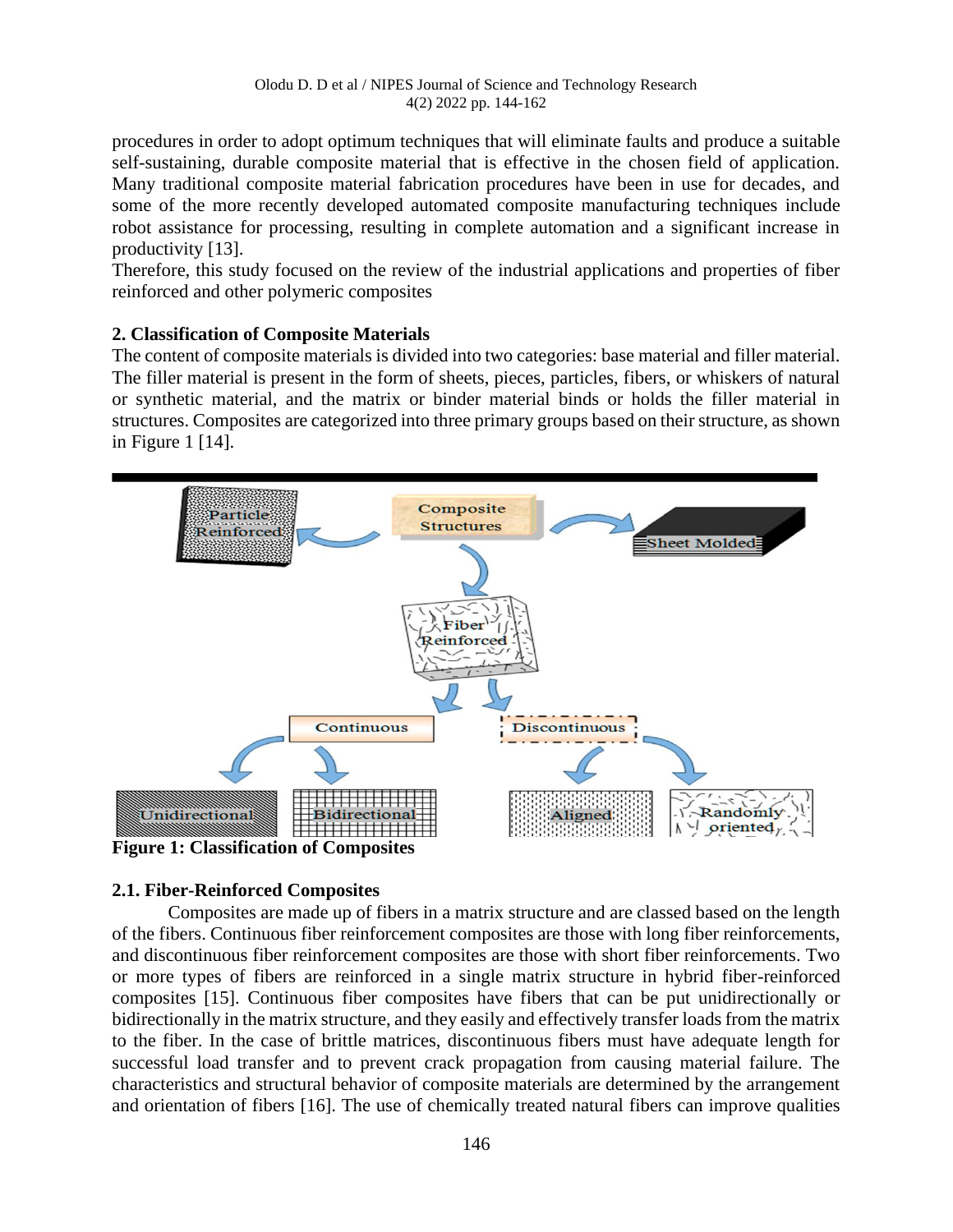#### Olodu D. D et al / NIPES Journal of Science and Technology Research 4(2) 2022 pp. 144-162

like as impact toughness and fatigue strength. In the matrix structure of fiber-reinforced polymer (FRP) composite materials, glass, carbon, basalt, and aramid fibers in the dispersion phase were traditionally utilized [17]. Natural fiber polymer composites (NFPCs) exhibit significant features that have potential applications in modern industry, according to researchers. Fibers for composite materials come in a variety of types, with natural and synthetic fibers being the most common. Furthermore, when these two fibers are joined with a matrix material to produce a hybrid composite, recent research have revealed extraordinary material characteristics. Figure 2 depicts some of the natural fibers.



**Figure 2: Some of the Natural Fibers [4]** 

# **2.1.1. Synthetic Fibers**

Synthetic fibers are human-made fibers that are created by chemical synthesis and are further categorised as organic or inorganic according on their composition [18]. Fiber materials have a substantially higher strength and stiffness than matrix materials, making them a load-bearing element in the composite structure [19]. Glass fibers (GFs) are the most extensively used synthetic fibers because they have exceptional strength and durability, thermal stability, impact resistance, chemical resistance, friction resistance, and wear resistance. However, when using traditional machining equipment, cutting glass fiber-reinforced polymers (GFRPs) is slow, difficult, and results in lower tool life [20]. GFs also have the drawback of being disposed of at the end of their useful life [4]. Carbon fibers (CFs) are used instead of GFs in some situations where additional stiffness is required. Other synthetic fibers, such as aramid, basalt, polyacrylonitrile (PAN-F), polyethylene terephthalate (PET-F), or polypropylene fibers (PP-F), have some advantages, but they are rarely used in thermoplastic short-fiber-reinforced polymers (SFRP); they have been used for specific applications where their desired properties are applicable [6]. Carbon fiber-reinforced polymer (CFRP) composites have a wide range of uses in aerospace, automotive, sports, and a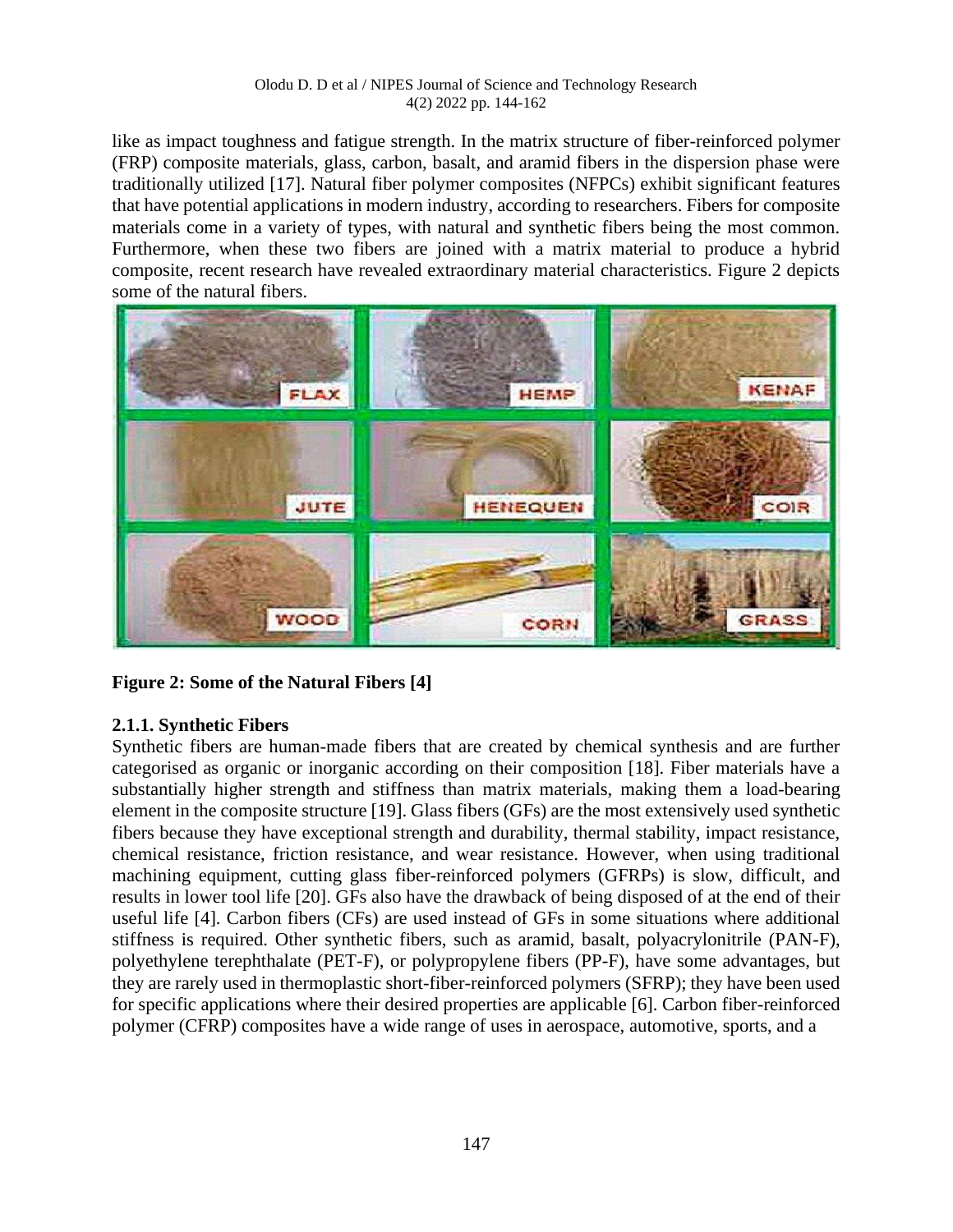#### Olodu D. D et al / NIPES Journal of Science and Technology Research 4(2) 2022 pp. 144-162



**Figure 3: Classification of Natural and Synthetic Fiber**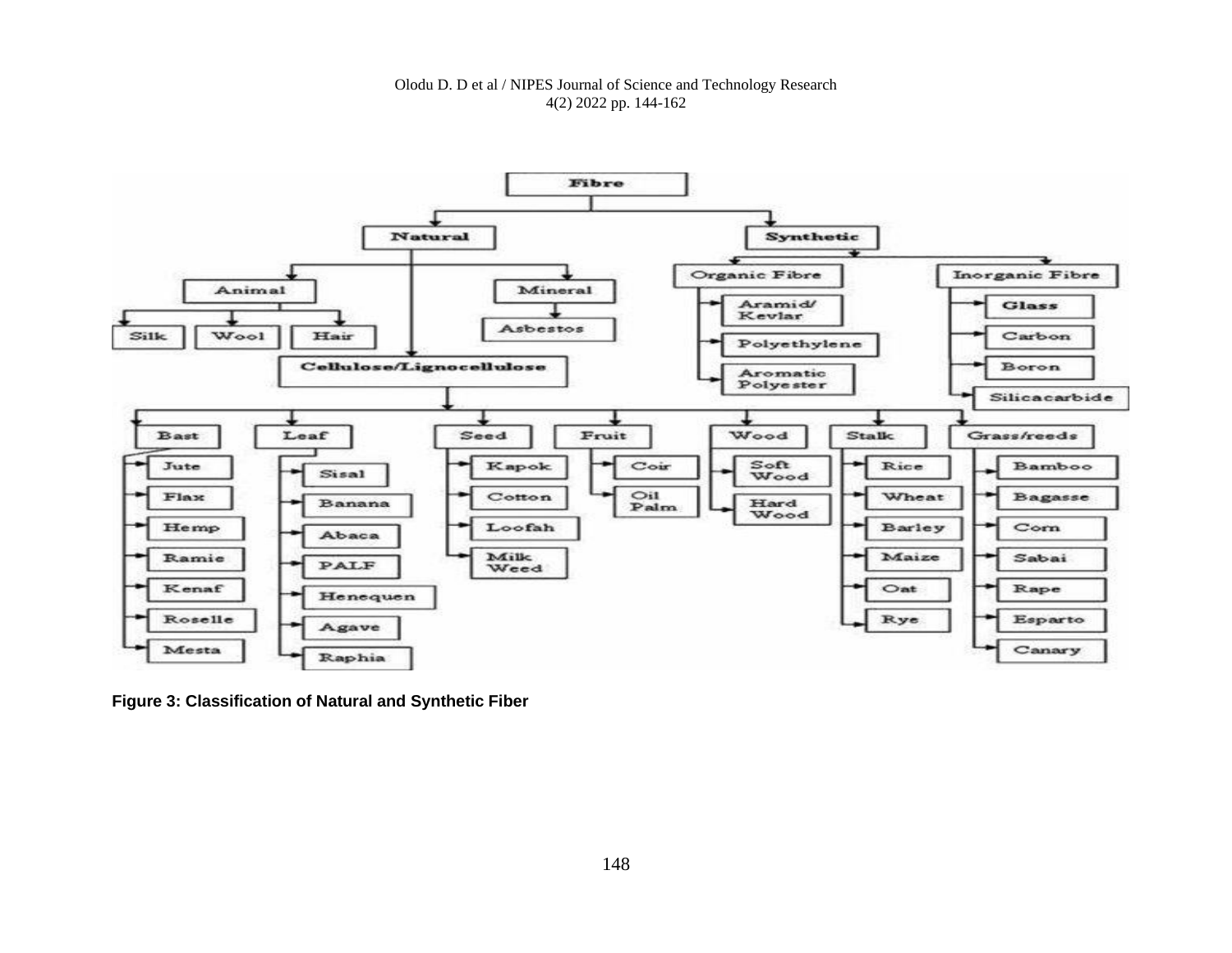variety of other fields [8]. When the weight percentage of carbon fibers was increased from 10% to 30%, the Young's modulus of solids and foams increased by 78 percent and 113 percent, respectively. When carbon fiber/polypropylene (CF/PP) was utilized to manufacture composite foams made by microcellular injection molding, the cellular structure improved by 35 percent, resulting in a 35 percent increase in Young's modulus. [9]. When compared to carbon fibers, graphene fibers are a novel type of high-performance carbonaceous fiber that exhibits great tensile strength and improved electrical conductivity. Graphene fibers have a number of increased features that reveal their potential in a variety of applications, including lightweight conductive cables and wires, knittable supercapacitors, micromotors, solar cell textiles, actuators, and more [3]. The Young's modulus, shear modulus, and hardness of polymer composites reinforced with graphene increased by 150 percent, 27.6%, and 35%, respectively, in a molecular dynamics simulation. Furthermore, a decrease in the coefficient of friction and the rate of abrasion by 35% and 48% was achieved [4]. Basalt fiber (BF) outperforms fiberglass in terms of physical and mechanical qualities. Furthermore, BF is much less expensive than carbon fibers. The effect of temperature on basalt fiber-reinforced polymer (BFRP) composites has been studied, with a drop in temperatures leading to an increase in static strength and fatigue life at a specific maximum stress [12]. Hybridizing Kevlar fibers (KFs) with glass or carbon fibers improves the thermal properties of Kevlar fiberreinforced composites (KFRCs), while there is less study on hybridizing Kevlar fibers (KFs) with natural fibers. KFRCs have strong impact strength and tensile qualities, however they have low compression strength compared to glass and carbon fiber equivalents due to their anisotropic nature [15].

#### **2.1.2. Natural Fibers**

Natural fibers (NFs) are a widely available and easy-to-find substance in nature. They show biodegradability, low cost per unit volume, high strength, and particular stiffness as excellent material qualities. Composites composed using NF reinforcements appear to have a number of advantages to synthetic fibers, including lower weight, cost, toxicity, pollution, and recyclability. For modern applications, NF composites outperform synthetic fiber-reinforced composites in terms of cost and environmental impact [16]. Natural fibers contain comparable structures with varied contents depending on the type. The use of long and short natural fibers in thermoset matrices has resulted in high-performance results [17]. Because of their excellent tribological qualities, sisal fiber (SF)-based composites are often utilized for automotive interiors and furniture upholstery. Tensile strength increased with fiber volume when SFs were reinforced with polyester composites, and tensile strength of 12.5 MPa was observed in 6 mm long sisal fibers when reinforced with polyethylene (PE) composites [18]. When compared to GF-reinforced composite with a propylene matrix, hemp composite demonstrated a 52 percent increase in specific flexural strength of a material [19]. The flexural and tensile strength of a composite material made up of 5 percent maleic anhydride-grafted polypropylene (MAPP) by weight mixed with a polypropylene (PP) matrix reinforced with 15 percent alkaline-treated hemp fibers by weight increased by 37 percent and 68 percent, respectively [15]. The tensile and flexural strength of polylactic acid (PLA) thermoplastic composites with kenaf fiber reinforcement are 223 MPa and 254 MPa, respectively [19]. Also, eliminating absorbed water from the fibers before laminating improves the flexural and tensile properties of kenaf fiber laminates [16]. Previously, polyester samples with no reinforcements had flexural strengths and moduli of 42.24 MPa and 3.61 GPa, respectively, whereas composite material with 11.1 percent alkali-treated virgin kenaf fibers in unsaturated polyester matrix had flexural strengths and moduli of 69.5 MPa and 7.11 GPa [8]. A sound transmission loss (STL) test was used to study the sound and vibration characteristics of flax fiber-reinforced polypropylene composites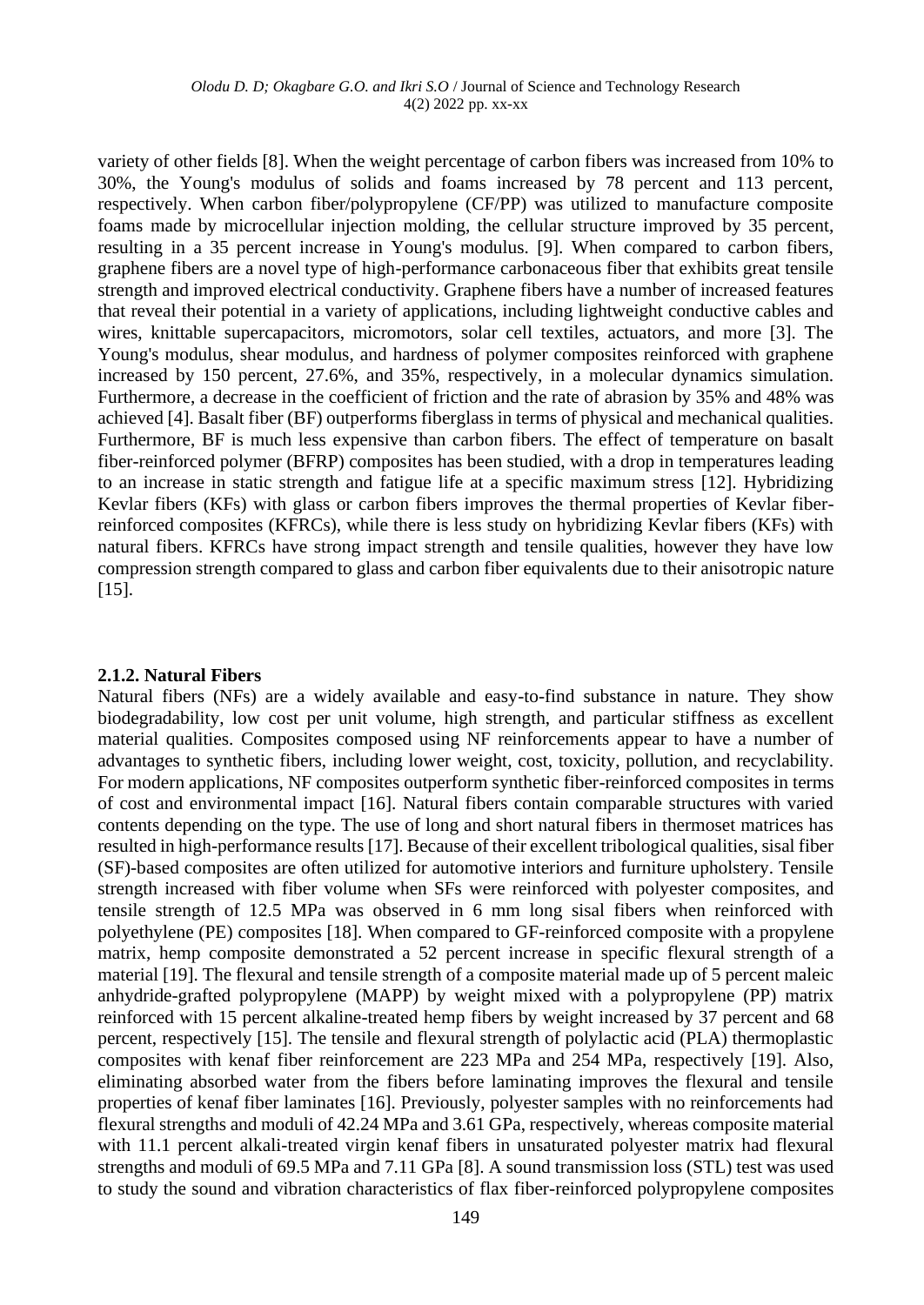#### *Olodu D. D; Okagbare G.O. and Ikri S.O* / Journal of Science and Technology Research 4(2) 2022 pp. xx-xx

(FF/PPs). Because the material has strong sound absorption capabilities, the results demonstrated an increase in stiffness, damping ratio, and mass per unit area of the material due to increased transmission loss [15]. A material's tensile characteristics were improved by using short flax fiber (FF) laminates. Also, with 45% fiber orientation, material strength and shear modulus improved by 15% and 46%, respectively [17]. Higher fiber content in a polymer matrix causes slippage between the fiber and the matrix, which leads to an increase in the damping ratio during flexural vibration, according to a study on the free vibration properties of ramie fiber-reinforced polypropylene composites (RF/PPs). This suggests that increasing the fiber content improves the damping qualities of the RF/PP composite [19]. A natural coat formed around a rice grain during its growth, known as a rice husk (RH), which is classified as agricultural waste but is used as reinforcement in composite materials to research material properties enhancement [9]. 5 percent RH in polyurethane (PU) foam provided the best sound absorption performance for improving the material's acoustic qualities [20]. Following an impact test, a composite material using 5% chicken feathers as reinforcement fibers and epoxy resin as the matrix material produced the best results. Furthermore, these chicken feathers combined with 1% carbon residuum (CR) fused with epoxy resin to generate a hybrid composite that significantly improved the material's tensile, flexural, and impact strength [9]. Tensile strength and bundle strength of raw jute reeds decrease with length from root to tip, with the root section-based composite having 44 percent and 35 percent stronger tensile and flexural strength, respectively, than the composites derived from the raw jute reed tip portion [3]. Coir fiberreinforced polypropylene composites with random orientation have better damping capabilities than synthetic fiber-reinforced composites. Low fiber loading leads to more energy absorption due to the higher damping qualities of high resin concentration. At 10% fiber concentration in the coir–PP composite, the highest damping ratio of 0.4736 was obtained, while increasing fiber content to 30% enhanced the natural frequency of the material to 20.92 Hz [1]. The fiber-matrix interfacial contact in palm fibers (PFs) was exceptional. In addition, adding palm fibers to low-density polyethylene (LDPE) increased the Young's modulus when compared to homopolymers [11]. Abaca fiber (AF) reinforcement is used to make friction composites, which has an excellent wear resistance property with a wear rate of 2.864107cm3/Nm at 3% fiber content. In addition, when the amount of abaca fiber in the mixture increased, the density decreased [12]. The use of luffa fibers (LFs) as a reinforcing ingredient of composite material improved the mechanical properties of the material, such as tensile, compressive, flexural, impact strength, and water absorption characteristics [9]. When 9.6 wt percent LFs were added to an epoxy matrix, the density of the material decreased by 3.12 percent, resulting in a reduction in material weight [15]. Cotton fiber epoxy composite has been used to improve the energy absorption and load-carrying characteristics of a tube material [10]. Table 1 shows the manufacturing procedures and applications of various fibers with their matrix materials.

| <b>References</b> | <b>Materials Used</b>         |                                                                                 | <b>Application</b>                                                                           | <b>Manufacturing</b>                                                       |
|-------------------|-------------------------------|---------------------------------------------------------------------------------|----------------------------------------------------------------------------------------------|----------------------------------------------------------------------------|
|                   | <b>Fiber</b><br>Reinforcement | <b>Matrix/Binder</b><br><b>Material</b>                                         |                                                                                              | <b>Techniques</b>                                                          |
| [5, 6]            | Carbon                        | PP, metals,<br>ceramics,<br>epoxy resin,<br>Polyether<br>ether ketone<br>(PEEK) | Lightweight<br>automotive<br>products, fuel cells,<br>satellite components,<br>armor, sports | Injection molding,<br>filament winding,<br>resin transfer<br>molding (RTM) |

| Table 1: Matrix Material Used for Some Fibers with Their Applications and Manufacturing |
|-----------------------------------------------------------------------------------------|
| <b>Techniques</b>                                                                       |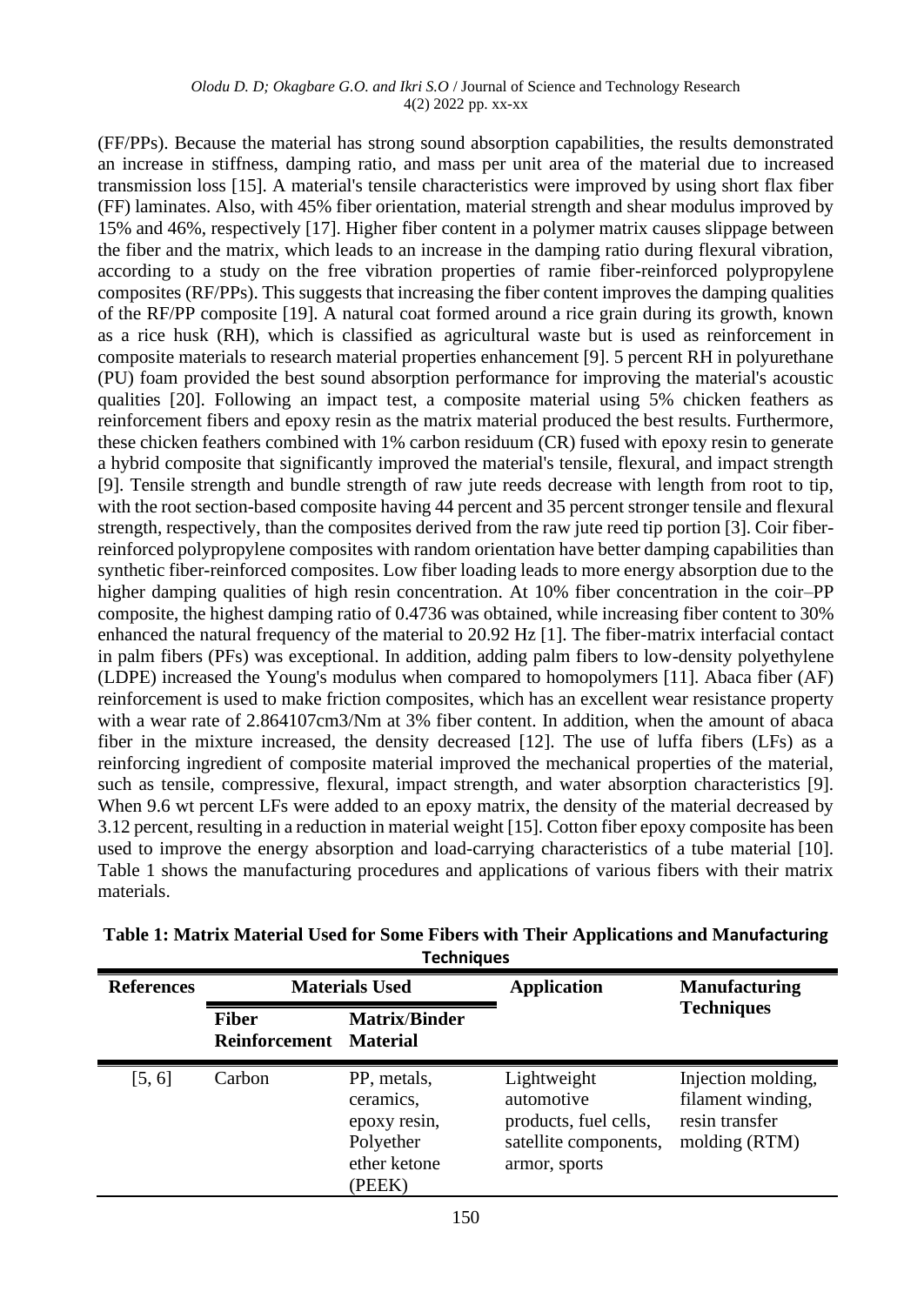| [6, 8]   | Graphene         | Polystyrene (PS), | Wind turbines, Gas   | CVD, pultrusion,      |
|----------|------------------|-------------------|----------------------|-----------------------|
|          |                  | epoxy,            | tanks,               | hand/spray up         |
|          |                  | Polyaniline       | aircraft/automotive  | method                |
|          |                  | (PANI)            | parts.               |                       |
| [4, 5]   | Sisal            | PP, PS, epoxy     | Automobile body      | Hand lay-up,          |
|          |                  | resin             | parts,               | compression           |
|          |                  |                   | roofing sheets       | molding               |
| [6, 7]   | Hemp             | PE, PP, PU        | Furniture,           | RTM, compression      |
|          |                  |                   | automotive.          | molding               |
| [10, 20] | Kenaf            | PLA, PP, epoxy    | Tooling, bearings,   | Compression           |
|          |                  | resin             | automotive parts.    | molding,              |
|          |                  |                   |                      | pultrusion            |
| [9, 11]  | Flax             | PP, polyester,    | Structural, textile. | RTM, spray/hand       |
|          |                  | ероху             |                      | lay-up, vacuum        |
|          |                  |                   |                      | infusion              |
| [14, 16] | Ramie            | PP, Polyolefin,   | Bulletproof vests,   | <b>Extrusion</b> with |
|          |                  | <b>PLA</b>        | socket               | injection             |
|          |                  |                   | prosthesis, civil.   | molding               |
| [17, 18] | <b>Rice Husk</b> | PU, PE            | Window/door          | Compression/inject    |
|          |                  |                   | frames,              | ion molding           |
|          |                  |                   | automotive           |                       |
|          |                  |                   | structure.           |                       |
| [14, 15] | Jute             | Polyester, PP     | Ropes, roofing, door | Hand lay-up,          |
|          |                  |                   | panels               | compression/          |
|          |                  |                   |                      | injection molding     |
| [9, 13]  | Coir             | PP, epoxy resin,  | components,          | Extrusion, injection  |
|          |                  | PE                | building             | molding               |
|          |                  |                   | boards, roofing      |                       |
|          |                  |                   | sheets,              |                       |
|          |                  |                   | insulation boards    |                       |
|          |                  |                   |                      |                       |

*Olodu D. D; Okagbare G.O. and Ikri S.O* / Journal of Science and Technology Research 4(2) 2022 pp. xx-xx

### **2.1.3. Hybrid Fibers**

 $\overline{\phantom{a}}$ 

When compared to thermoset composites, thermoplastic composites reinforced with natural fiber demonstrate poor strength performance. As a result, these natural fiber composites are hybridized with small amounts of synthetic fibers to improve design flexibility and recycling possibilities, making them more desirable for technological applications. When a filler content of 25% hemp and 15% glass was included in a composite construction by weight, flexural strength was 101 MPa and flexural modulus was 5.5 GPa. The material's impact strength and water absorption capabilities were also perceived to be improved [10]. SEM analysis of an oil palm/kenaf fiber-reinforced epoxy hybrid composite demonstrated strong interfacial bonding between the fiber and the matrix, indicating that the material's tensile and flexural properties had improved. Furthermore, as compared to other composites, the oil palm/kenaf fiber hybrid composite absorbs more energy during impact loading, making it a viable competitor in the automobile industry [2]. The average weight of a hybrid composite made up of carbon and flax fibers reinforced in an epoxy resin matrix was reduced by 17.98%, and the material had a maximum interlaminar shear strength (ILSS) of 4.9 MPa and a hardness of 77.66 HRC [3]. Fiber hybridization is a potential method in which two or more types of fibers are blended in a matrix of composite material to reduce the disadvantages of one type of fiber while maintaining the benefits of the others. The synergetic actions of both fibers contribute to the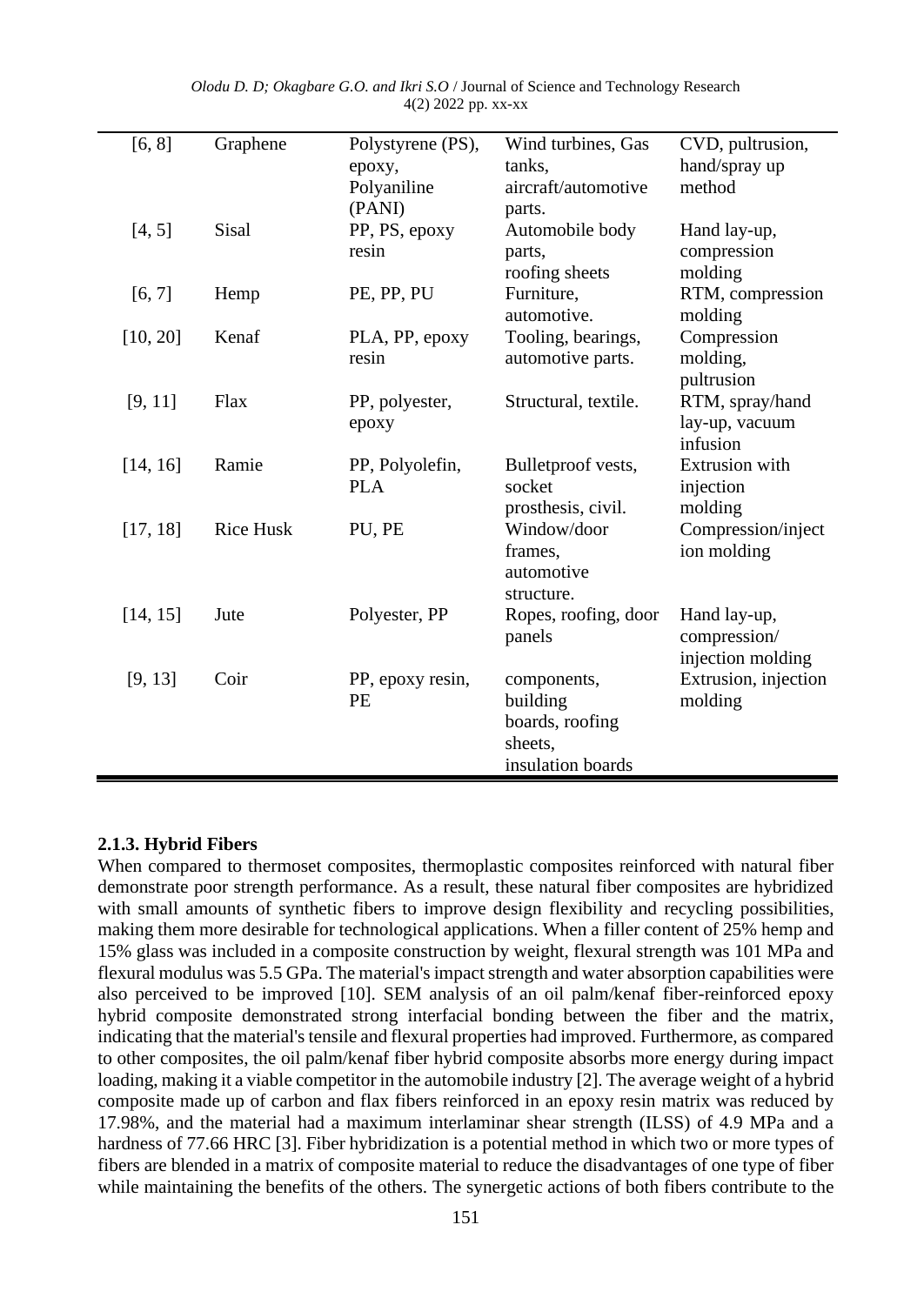composite material's enhancement of qualities that none of the parts possessed [10,15]. The tensile strength of a hybrid composite comprised of epoxy resin as the matrix material and reinforcement of 27 percent banana and 9 percent jute fibers was 29.467 MPa. The compressive strength of another composite with the same matrix material and reinforcement of 21.5 percent coconut sheath and 15.5 percent jute fibers was 33.87 MPa. The tensile strength of the composite material improved as the number of banana fiber reinforcements increased [16].

#### **2.2. Particle-Reinforced Composite**

In terms of material strength and fracture resistance, particle-reinforced composite (PRC) is less effective than FRC. Ceramic, metal, or inorganic particles, on the other hand, limit deformation and improve material stiffness. PRCs have gotten a lot of interest recently because of their isotropic features and cost-effectiveness. Furthermore, these composites are made utilizing processes comparable to those used to make monolithic materials [7, 8]. PRCs are used in civil applications such as highways and concrete constructions that require a high level of wear resistance. Cement is used as a binder in concrete, and coarse rock or gravel is used as a filler to give it hardness and stiffness [19].

#### **2.3. Sheet-Molded Composites**

Sheet-molded composites (SMCs) are made by using a compression molding method to connect homogeneous layers of materials into nonhomogeneous composite laminates. The laminate is made up of layers, and the buckling stability of FRP composites constructed of fiber sheets improves as the number of layers in the laminate increases [11]. SMC is used in large structural components with a high strength-to-weight ratio, such as automotive body pieces [13]. Natural fibers' tensile characteristics are determined by their chemical composition. Tensile strength rises as the cellulose content of the fibers rises, but it falls as the lignin content rises. Some of the qualities of commonly used fibers were studied in relation to the matrix material's properties. Aside from composite ingredients and manufacturing procedures, a number of other factors influence FRP composite performance. The region around the fiber in a matrix phase of a FRP composite construction is known as the interphase. At loading conditions, matrix to fiber transfer occurs at the interphase stress. As a result, not only the qualities of the constituent materials, but also the behavior of the inter-phase must be considered when evaluating the performance of a composite [13]. Pretreatments: Preheating, alkalization, acetylation, and the use of a silane coupling agent on fibers to change the fiber surface and internal structure improves adhesion at the interface and allows the matrix resin to amalgamate into the fibers [18]. Size effect: For FRP-confined cylindrical concrete columns, size effect is dependent on the mechanism of failure; if failure is dominated by plasticity, there is no size impact. Shear banding is the cause of fracture-dominated failure. Small cylinders break in massive columns because to FRP rupture caused by plastic deformation in the concrete [19]. Methods of confinement include: When adequately restricted, FRP-confined high strength concrete (HSC) and ultra-high-strength concrete (UHSC) exhibit very ductile compression behavior. Inadequately confined HSC or UHSC, on the other hand, degrades the axial compressive performance of the FRP tube-encased or FRP-wrapped specimen. The strain reduction factor (k") is unaffected by FRP thickness or confinement method, whereas for concrete structures, k" declines as concrete compressive strength increases [20]. The behavior of concrete-filled fiber-reinforced polymer tubes (CFFT) under concentric compression is determined by the amount and kind of tube material employed, concrete strength, cross-sectional shape, specimen size, and manufacturing procedure. When comparing newly produced rectangular and square CFFTs to conventional CFFTs, newly developed rectangular and square CFFTs demonstrate extremely ductile behavior as a considerable improvement with internal FRP reinforcement [12]. Further research has revealed that the compressive behavior of CFFTs is unaffected by specimen size. Despite the fact that there is a substantial relationship between fiber elastic modulus and strain reduction factor, fibers with a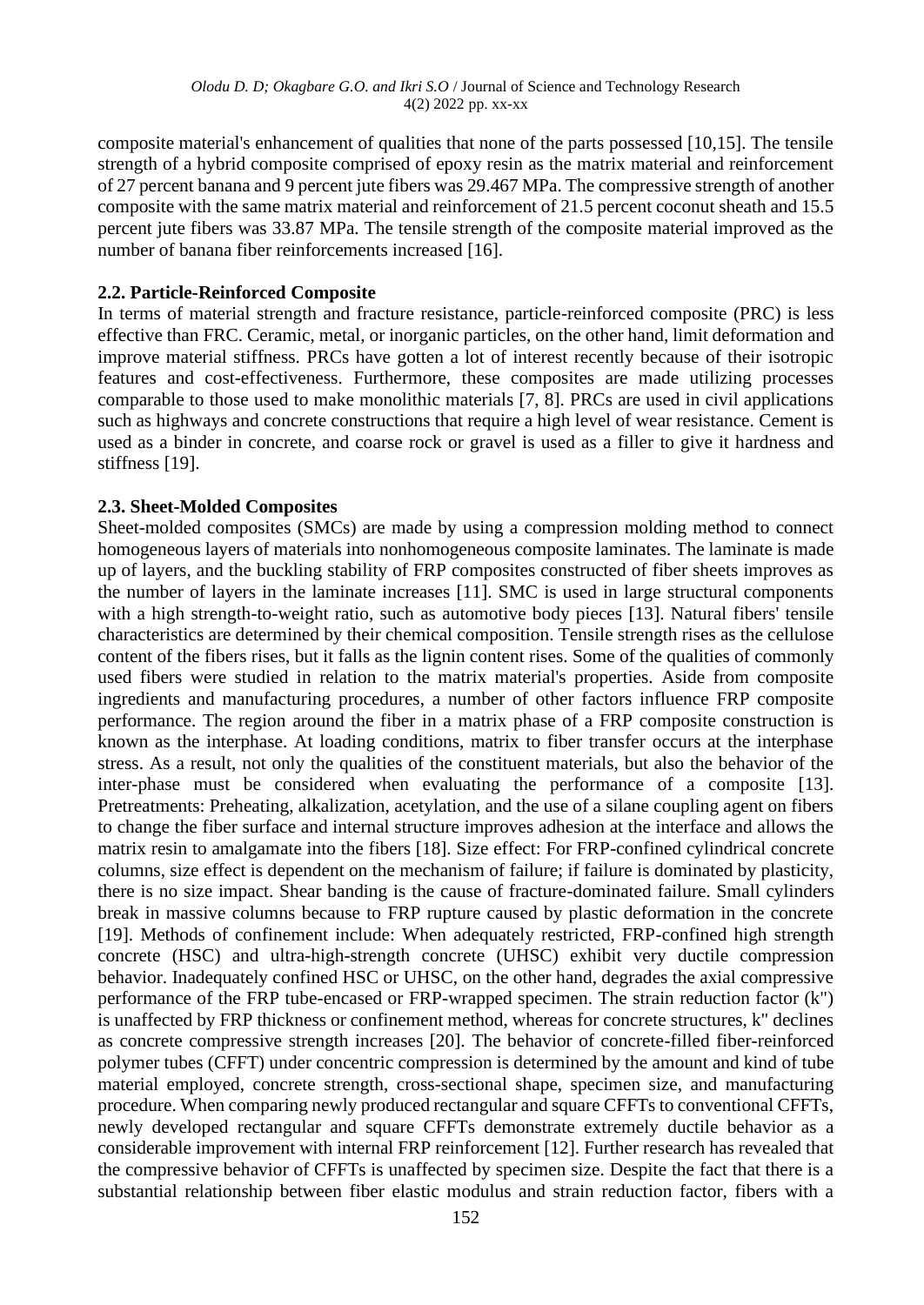higher modulus of elasticity result in a drop in the strain factor, which resembles concrete brittleness when producing CFFTs [2]. Volume of fiber: To increase adhesion between bamboo fiber and the polypropylene matrix composite material, maleic anhydride-grafted polypropylene (MA-g-PP) was utilized as a compatibilizer. Impact strength increased by 37%, flexural strength increased by 81 percent, flexural modulus climbed by 150 percent, tensile strength increased by 105 percent, and tensile modulus increased by 191% in a composite with 5% MA-g-PP concentration and 50% fiber volume. When the fiber volume of a chemically treated composite with MA-g-PP compatibilizer was increased from 30% to 50%, the heat deflection temperature (HDT) increased by 23 degrees Celsius to 38 degrees Celsius when compared to virgin PP. As a result, the recommended optimized composition for bamboo fiber-reinforced polypropylene composites is a 50 percent fraction fiber volume, 1–6 mm fiber length, and 90–125 \_m fiber diameters, combined with MA-g-PP compatibilizer, which results in a maximum enhancement in mechanical properties and a higher thermal stability [13].

| S/N | ᇢ<br>Fiber        | Density<br>(g/cm3) | Elongation<br>(% ) | Tensile<br>Strength<br>(MPa) | Young's<br>Modulus<br>(GPa) |
|-----|-------------------|--------------------|--------------------|------------------------------|-----------------------------|
|     | Aramid            | 1.4                | $3.3 - 3.7$        | 3000-3150                    | $63 - 67$                   |
| 2   | E-glass           | 2.5                | $2.5 - 3$          | 2000-3500                    | 70                          |
| 3   | S-glass           | 2.5                | 2.8                | 4570                         | 86                          |
| 4   | Cotton            | $1.5 - 1.6$        | $3 - 10$           | 287-597                      | $5.5 - 12.6$                |
| 5   | Hemp              | 1.48               | 1.6                | 550-900                      | 70                          |
| 6   | Jute              | $1.3 - 1.46$       | $1.5 - 1.8$        | 393-800                      | $10 - 30$                   |
| 7   | Flax              | $1.4 - 1.5$        | $1.2 - 3.2$        | $345 - 1500$                 | $27.6 - 80$                 |
| 8   | Ramie             | 1.5                | $2 - 3.8$          | 220-938                      | $44 - 128$                  |
| 9   | Sisal             | $1.33 - 1.5$       | $2 - 14$           | 400-700                      | $9 - 38$                    |
| 10  | Coir              | 1.2                | $15 - 30$          | $175 - 220$                  | $4 - 6$                     |
| 11  | Kenaf             | $0.6 - 1.5$        | $1.6 - 4.3$        | 223-1191                     | $11 - 60$                   |
| 12  | <b>Bamboo</b>     | $1.2 - 1.5$        | $1.9 - 3.2$        | 500-575                      | $27 - 40$                   |
| 13  | Oil palm          | $0.7 - 1.6$        | $4 - 8$            | 50 - 400                     | $0.6 - 9$                   |
| 14  | Betel nut         | $0.2 - 0.4$        | $22 - 24$          | $120 - 166$                  | $1.3 - 2.6$                 |
| 15  | Sugarcane bagasse | $1.1 - 1.6$        | $6.3 - 7.9$        | 170-350                      | $5.1 - 6.2$                 |

| Table 2: Some Significant Properties of Frequently used Fiber Materials [11-17]. |  |  |  |  |  |
|----------------------------------------------------------------------------------|--|--|--|--|--|
|----------------------------------------------------------------------------------|--|--|--|--|--|

### **2.4. Manufacturing Techniques**

Manufacturing FRP composites begins with the creation of fiber preforms, which are then reinforced with the matrix material using a variety of processes. Fiber preforms are made by weaving, knitting, braiding, and sewing fibers together in long sheets or mats [12, 17]. Preforms are utilized in conjunction with robotics to create a high level of automation, allowing control over the fiber angle and content on every zone of the molded object [18].

### **2.4.1. Conventional Manufacturing Processes**

Prepregs are a mix of fibers and uncured resin that has been pre-impregnated with thermoplastic or thermoset resin and just has to be activated by temperature. These prepregs are ready-to-use materials that are cut and placed down into an open mold [18]. Dow Automotive Systems has developed VORAFUSE, a prepreg technology that blends epoxy resin and carbon fiber to increase material handling and cycle time in composite structure compression molding. They have achieved significant weight reduction in partnership with a range of automobile businesses, resulting in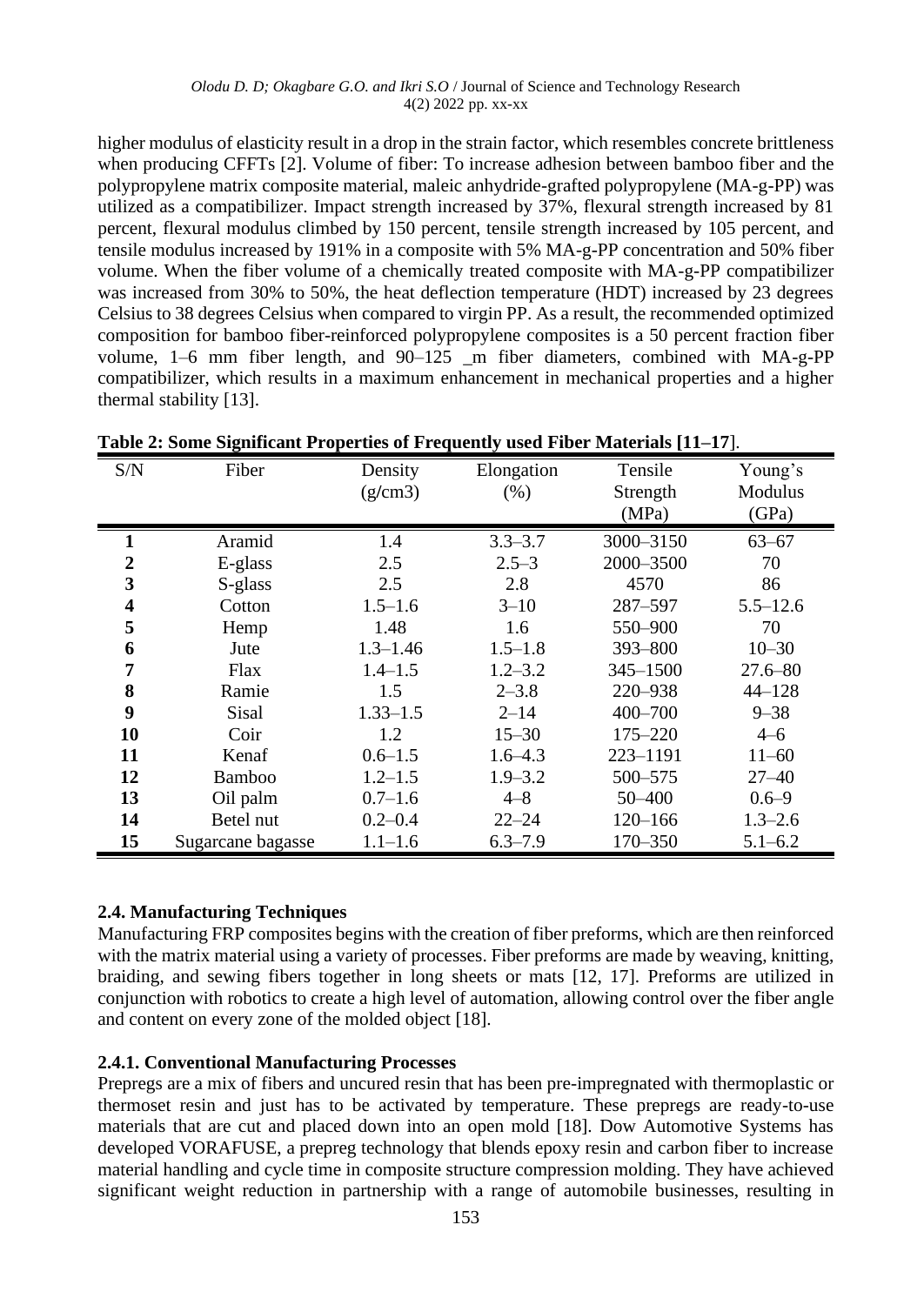efficient CFRP composite structure manufacturing [19]. Figure 3 depicts hand lay-up, the most frequent and commonly used open mold composite production method. Fiber preforms are first placed in a mold with a small coating of antiadhesive finish added to make extraction easier. On a reinforcing material, the resin substance is poured or applied with a brush. The roller is used to drive the resin into the fabrics, ensuring better contact between the reinforcing layers and the matrix components [12]. The spray-up method is identical to the hand-lay-up method. It, on the other hand, employs a pistol to spray glue and chopped fibers onto a mold. A roller is used to fuse these fibers into the matrix material at the same time.



**Figure 4: Shows the Hand Lay-up polyvinyl alcohol (PVA) to enclose and seal the part from the outside air.** 

The vacuum bag molding technique is frequently used in conjunction with the hand lay-up technique. The hand lay-up process is used to create the laminate, which is then sandwiched between the vacuum bag and the mold to ensure even infusion of fibers into the matrix material [15]. A vacuum pump is used to remove the air between the mold and the vacuum bag, while atmospheric pressure compresses the part. Figure 5 illustrates the procedure clearly. The use of a vacuum bagging process to prepare hierarchical composites with multiscale carbon fiber reinforcements eliminated the possibility of detectable porosity and improper impregnation of dual reinforcements, resulting in increases in flexural and interlaminar shear properties of 15% and 18%, respectively [17]. Preheated resin is poured under pressure by an injector into the preform fiber reinforcement mat or woven roving positioned at the bottom half of the mold [13]. Figure 6 illustrates the mechanics of the resin transfer molding (RTM) process. RTM [18] allows for a wide range of fiber material and orientation combinations, as well as 3D reinforcements. It creates high-quality, high-strength composite structural parts with surface quality that matches the mold's surface [14].



**Figure 5: Vacuum Bag Molding Process**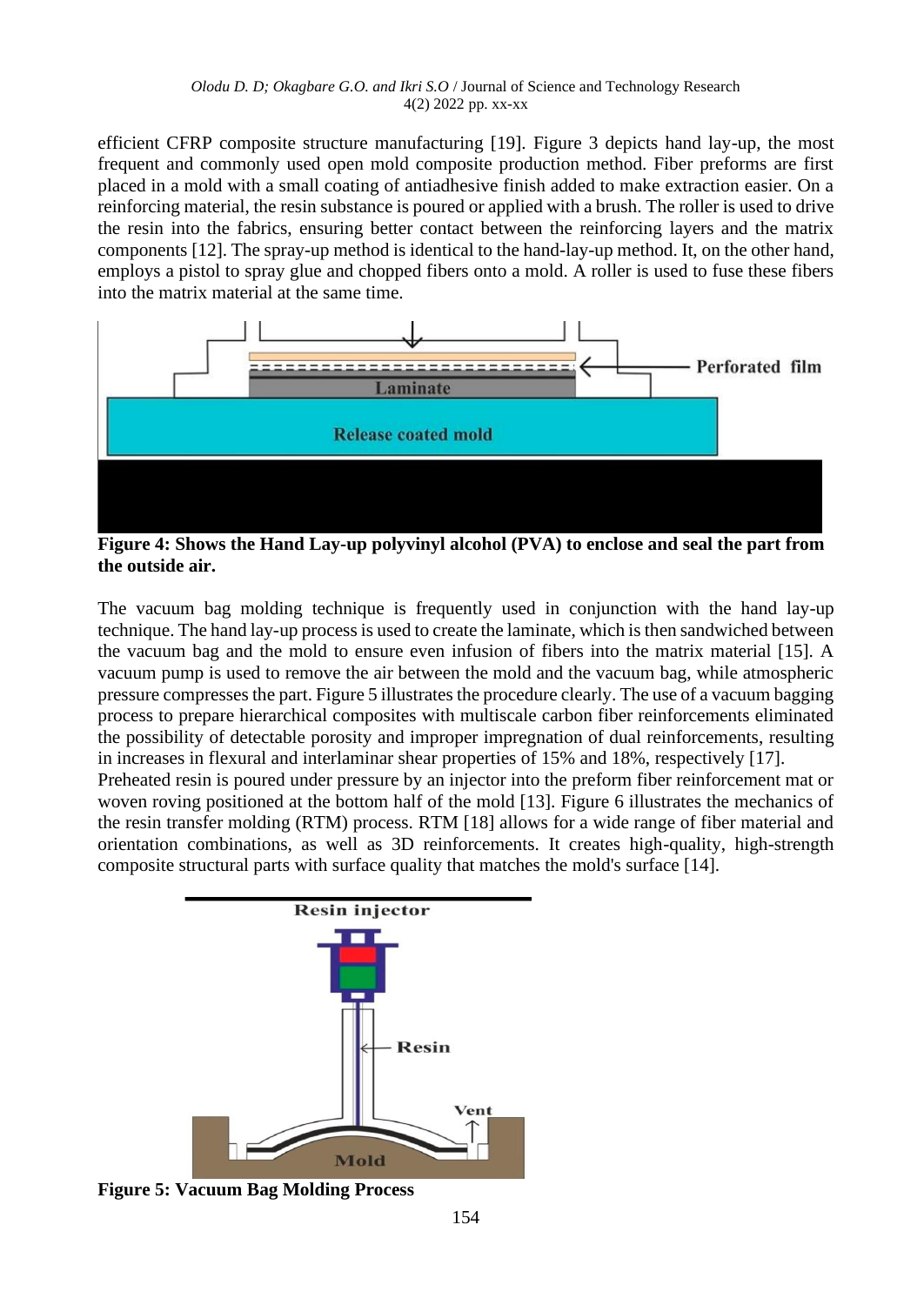# **2.5 Fiber-Reinforced Composites**

The non-continuous phase of composites that receive the most reinforcing is in the form of a fiber. High strength and/or stiffness on a weight basis are frequently design goals for fiber-reinforced composites. Specific strength and specific modulus parameters are used to express these properties, which correspond to the ratios of tensile strength to specific gravity and elastic modulus to specific gravity, respectively. Low density fiber and matrix materials have been used to create fiber reinforced composites with extremely high specific strengths and moduli [11].

### **2.6 The Fiber Phase**

Small diameter fiber is significantly stronger than the bulk material in most materials, especially brittle ones, and the probability of a critical surface fault that leads to fracture lowers with decreasing surface area, and this fracture is employed to some advantage in fiber reinforced composite. In addition, the materials employed for fiber reinforcement have a high tensile strength [6]. Fibers are divided into three categories based on their diameter and character: whiskers, fibers, and wires. Whiskers are single crystals that are incredibly thin and have a very significant lengthto-diameter ratio [14]. They have a high degree of crystalline perfection as a result of their small size, which accounts for their very high strengths; they are the strongest known materials. Despite their great strength, whiskers are not widely used as a reinforcement medium because they are exceedingly expensive and do not make strong interfacial connections with many popular matrix materials; also, incorporating whiskers into a matrix is complex and often impracticable. Graphite, silicon, carbide, Silicon nitride, and aluminum oxide are the materials used in whiskers. According to Ardanuy et al., [20], fibers are polycrystalline or amorphous materials with tiny dimensions that are classed as fibers; fibrous materials are typically polymers or ceramics (e.g nylon, the new polymer aramids, glass, graphite, boron, aluminium oxide, and asbestos).

# **2.6.1 Influence of Fiber Length**

 The overall strength of a fiber-reinforced composite, according to Ardanuy et al., [20], is determined not only by the tensile strength of the fibers, but also by the degree to which an applied load is maintained on the fibers. The amount of the fiber-matrix interfacial connection, as well as fiber length determines the extent of this load transmittance. This fiber-matrix link breaks at the fiber extremities when a stress is applied, resulting in a matrix deformation pattern; in other words, there is no load transmission from the matrix at the fiber endpoint. The load that a fiber can support is determined by its position. Except at the terminal regions, where the load tapers off to zero, the load is constant. As a result, the fiber phase's reinforcing of the matrix becomes more effective as fiber length grows. Because the end effect spans the full fiber length, there is very little reinforcing for extremely short fibers. The critical fiber length required for successful composite material strengthening is determined by fiber diameter, ultimate strength, and interfacial fiber-matrix bond strength. For many fiber-matrix combinations, the critical length is between 20 and 100 times the fiber diameter. In a fiber-reinforced composite exposed to applied tensile stress, the load was dispersed over the length of a fiber [18]. Continuous fibers are those that are much greater than this crucial length; discontinuous fibers are those that are on the order of, or shorter than this critical length. The matrix deforms around discontinuous fibers with lengths much less than the critical, resulting in essentially negligible stress transference and no reinforcing by the fiber.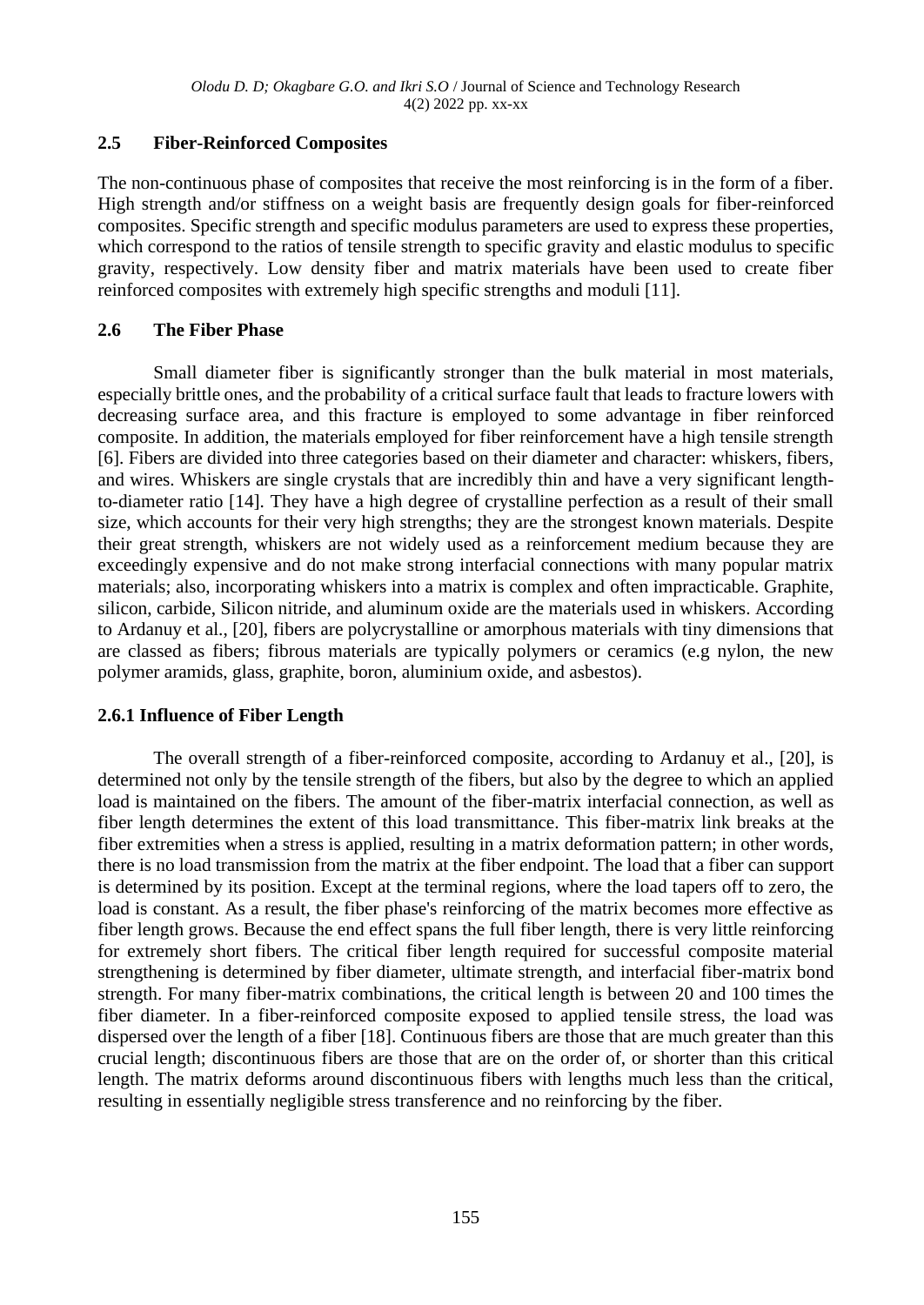### **2.6.2 Influence of Fiber Orientation and Concentration**

Both the arrangement and orientation of the fibers relative to one another and fiber concentration have a significantly influence on the strength and other properties of fiber-reinforced composite [13]. With respect to orientation, two extremes are possible:

(1) As a parallel alignment of the longitudinal axis of the fibers in a single direction.

(2) As a totally random alignment. Often, continuous fibers are aligned and discontinuous ones are randomly oriented.

### **2.6.3 Continuous and Aligned Fiber Composite**

Longitudinal loading: The properties of a composite having its fibers aligned are highly anisotropic, that is, dependent on the direction in which they are measured. Let us first consider the deformation of this type of composite in which a stress is applied along the longitudinal direction. Assume, also that the fiber matrix interfacial bond is very good, such that deformation of both matrix and fibers is the same (an isostrain situation). Under these conditions, the total load sustain by the composite  $F_c$ , is equal to the load carried by the matrix phase  $F_m$  and the fiber phase Ff [15].

$$
Fc = F_m + F_f \tag{1}
$$

From the definition of stress (6):  $F=6A$ , and thus, an expression for  $F_c$ ,  $F_m$  and  $F_f$  in terms of their respective stresses ( $\delta_c$ ,  $\delta_m$  and  $\delta f$ ) and cross-sectional area ( $A_c$ ,  $A_m$  and  $A_p$ ) are substituted into equation 1 to obtain the equation below (that is equation 2 and 3).

$$
6_cA_c = 6_mA_m + 6_fA_f \tag{2}
$$

Dividing through by the total cross-sectional area of the composite, Ac, we have;

$$
6c = 6mAm/Ac + 6fAf/Ac
$$
 (3)

where  $A_m/A_c$  and  $A_f/(A_c)$  are the area fractions of the composite, matrix and fiber phases lengths are all equal,  $A_m/A_c$  is equivalent to the volume fraction of the matrix  $V_m$  and likewise for the fibers  $V_f = A_f/A_c$  equation 4 becomes

$$
6_c = 6_m A_m + 6_f A_f \tag{4}
$$

The previous assumption of an isostrain state means that

$$
\varepsilon_{\rm c} = \varepsilon_{\rm m} = \varepsilon_{\rm f} \tag{5}
$$

and when each term in equation 4 is divided by its respective strain.

$$
\frac{6c}{\epsilon c} = \frac{6mVm}{\epsilon m} + \frac{6fVf}{\epsilon f}
$$
 (6)

Furthermore, if composite, matrix, and fiber deformations are all elastic, then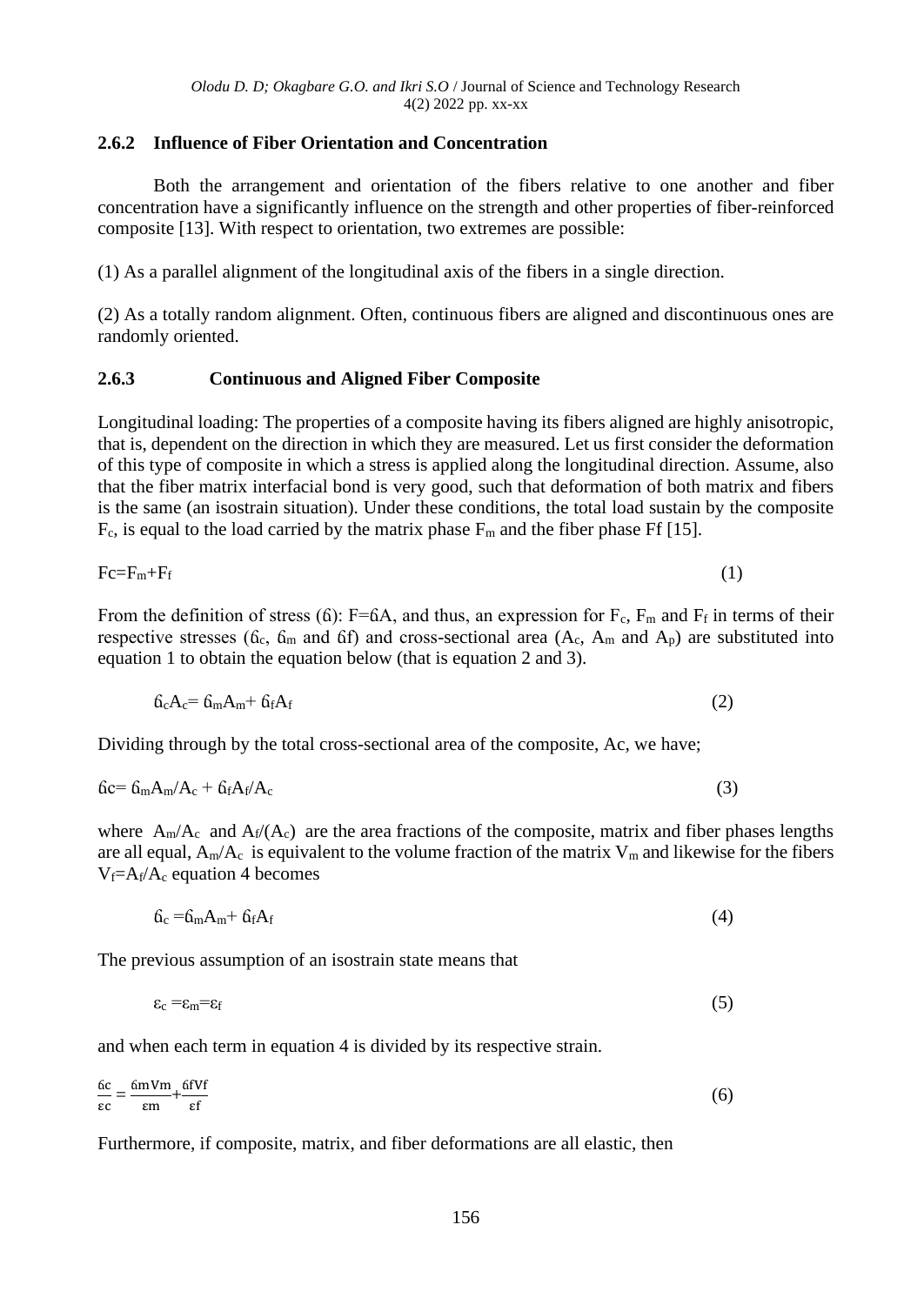*Olodu D. D; Okagbare G.O. and Ikri S.O* / Journal of Science and Technology Research 4(2) 2022 pp. xx-xx

$$
\frac{6c}{\epsilon c} = E_c, \ \frac{6m}{\epsilon m} = E_m, \text{and } \frac{6f}{\epsilon f} = E_f
$$

The E's being the elastic moduli for the respective phases, substituting into equation 7 yields;

$$
E_c = E_m V_m + E_f V_f \tag{7a}
$$

$$
E_c = E_m (V - V_f) + E_f V_f
$$
 (7b)

Since the composite consist of only matrix and fiber phases, that is  $V_m+V_f = E$ .

Thus, the elastic modulus of a continuous and aligned fiber-reinforced composite in the direction of alignment is equal to the volume-fraction weighted average of the elastic moduli of the fiber and matrix phases. Other properties, including tensile strength, also have this dependence on volume fractions.

It can also be shown, for longitudinal loading, which the ratio of the load carried by the fibers to that carried by the matrix is

$$
\frac{F_f}{F_m} = \frac{E_f V_f}{E_m V_m} \tag{8}
$$

Transverse Loading: A continuous and oriented fiber composite may be loaded in the transverse direction; that is, the load is applied at an angle of 900 to the direction of fiber alignment [16]. For this situation, the stress ճ to which the composite as well as both phases are expressed as the same;

$$
6c = 6m = 6f = 6 \tag{9}
$$

This is termed an isostress state. Also, the strain of deformation of the entire composite εc is

$$
\varepsilon c = \varepsilon_{\rm m} V_{\rm m} + \varepsilon f V_{\rm f} \tag{10}
$$

Since  $\varepsilon = 6/E$ , then

$$
\frac{6}{Ec} = \frac{6Vm}{Ec} + \frac{6Vf}{Ef} \tag{11}
$$

Dividing through by ճ

$$
\frac{1}{EC} = \frac{Vm}{EC} + \frac{Vf}{Ef} \tag{12}
$$

 $E_c = \frac{EmEf}{H_c}$  $\frac{EmEf}{VmEf+VfEm} = \frac{EmEf}{(1-Vf)Ef+}$  $(1-Vf)Ef+VfEm$ (13)

#### **2.6.4 Randomly Oriented Fiber Composites**

Normally, when the fiber orientation is random, short and discontinuous fibers are used, reinforcement of this type is schematically shown in figure 14

$$
E_c = kE_f V_f + E_m V_m \tag{14}
$$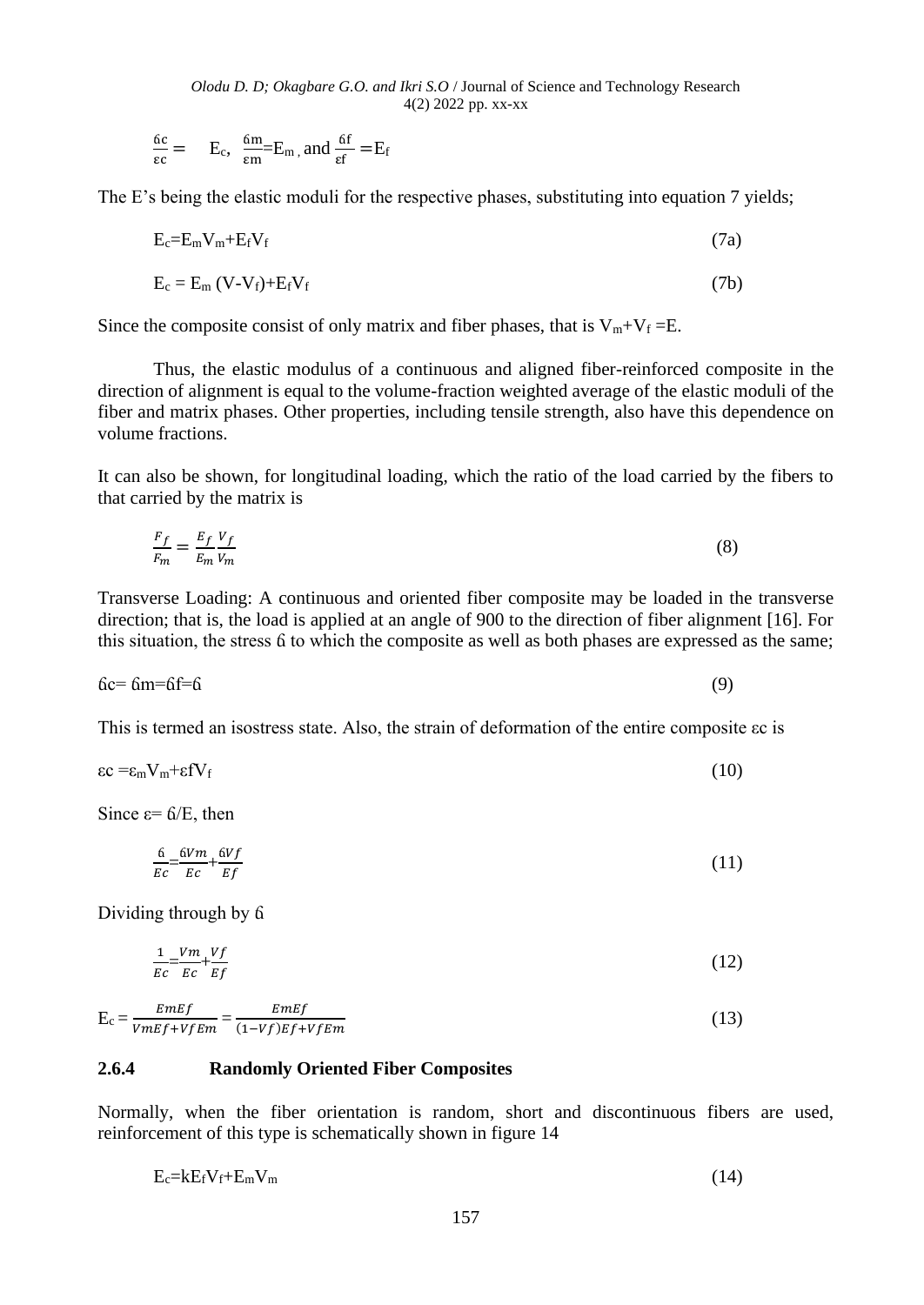In this expression, k is a fiber efficiency parameter, which depends on  $V_f$  and the  $E_f/E_m$  ratio of course, its magnitude will be less than unity, usually in the range 0.1 to 0.6. Thus, for random fiber reinforcement (as with oriented), the modulus increases in some proportion of the volume fraction of fiber. By summary, aligned fiber composite are inherently anisotropic such that the maximum strength and reinforcement are achieved along the alignment (longitudinal) direction. In the transverse direction, fiber reinforcement is virtually nonexistent; fracture usually occurs at very low tensile stresses, which may be less than the strength of the matrix material. For other stress, orientations, composite strength lies between these extremes. The efficiency of fiber reinforcement for several situations is presented in Table 2; this efficiency is taken to be unity for an oriented fiber composite in the alignment direction, and zero perpendicular to it [16]. An aligned fiber composite is ordinarily utilized when an applied stress is uniaxial, and, of course, the orientation is with the fibers in the stress direction, where multidirectional stresses are imposed within a single plane, aligned layers that are fastened together one on top of another at different orientations.

| Table 2: Reinforcement Efficiency of Fiber-Reinforced Composites for Several Fiber |
|------------------------------------------------------------------------------------|
| <b>Orientations and at Various Directions of Stress Application</b>                |

| <b>Fiber Orientation</b>                 | <b>Stress Direction</b>                       | <b>Reinforcement</b> |
|------------------------------------------|-----------------------------------------------|----------------------|
|                                          |                                               | <b>Efficiency</b>    |
| All fibers parallel                      | Parallel to fibers                            |                      |
|                                          |                                               |                      |
|                                          | Perpendicular to fibers                       | $\Omega$             |
| Fibers in two directions, in proportions | Parallel to direction of $a_1$ fiber          | a <sub>1</sub>       |
| $a_1$ and $a_2$ .                        |                                               |                      |
|                                          | Parallel to direction of fiber a <sub>2</sub> | a <sub>2</sub>       |
| uniformly<br>Fibers<br>randomly<br>and   | Any direction in the plane of the             |                      |
| distributed within a specific plane      | fibers                                        |                      |
|                                          |                                               | 3/8                  |
|                                          |                                               |                      |
| Fibers<br>uniformly<br>randomly<br>and   |                                               |                      |
| distributed within three dimension is    |                                               |                      |
| space                                    | Any direction                                 | 1/5                  |

Source: Adopted from Materials Selection textbook

# **2.7 Benefits of Composites**

- 1. Different materials are suitable for different applications. Why composites are selected over traditional materials such as metal alloys or woods, is because of one or more of the following advantages:
- 2. Relatively low Cost: This is as a result of prototypes, mass production, part consolidation, maintenance, long term durability, production time and maturity of technology.
- 3. Weight: Light weight and excellent weight distribution is obtainable.
- 4. Strength and Stiffness: Composites have high strength-to-weight ratio and directional strength and/or stiffness.
- 5. Dimension: Large parts and special geometry can be produced.
- 6. Surface Properties: Corrosion resistance, weather resistance and tailored surface finish can be obtained.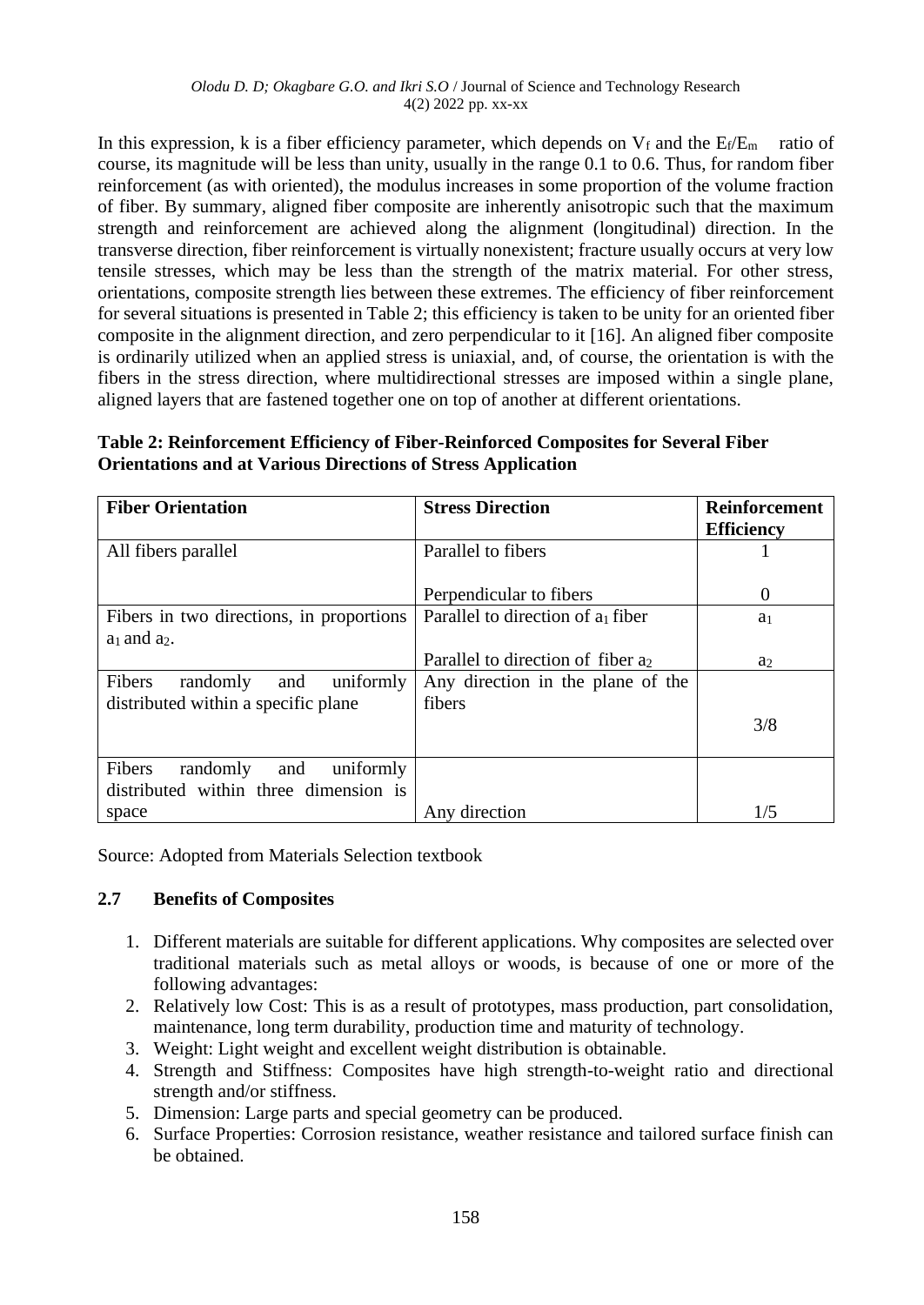- 7. Thermal Properties: Low thermal conductivity and low coefficient of thermal expansion is obtainable.
- 8. Electric Property: High dielectric strength, non-magnetic and radar transparency exist in composite material [5].

Note that there is no single material that fits all solution in the engineering world. Also, the above factors may not always be positive in all applications. An engineer has to weigh all the factors and make the best decision in selecting the most suitable material(s) for the project at hand.

# **2.8 Classification of Composite by Its Uses**

Composite can be classified by their uses. Eight different classes based on their use are as follow: (1) geotextiles, (2) filters, (3) sorbents, (4) structural composites, (5) non-structural composites, (6) moulded products, (7) packaging, and (8) combinations with other materials. In some cases one type of composite can be used for more than one use. For example, once a fiber web has been made, it can be directly applied as a geotextile, filter, or sorbent, or can be further processed into a structural or nonstructural composite moulded product, used in packaging, or combined with other resources.

# **2.9 Structural Composites**

A structural composite is defined as one that is required to carry a load in use. In the housing industry, for example, these represent load bearing walls, roof systems, subflooring, stairs, framing components, furniture, etc. In most, if not all cases, performance requirements of these composites are spelt out in codes and/or in specifications set forth by local or national organizations [4]. Structural composites can range widely in performance from high performance materials used in the aerospace industry down to wood-based composites which have lower performance requirements. Within the wood- based composites, performance varies from multi-layered plywood and laminated lumber to low cost particleboard. Structural wood based composites, intended for indoor use, are usually made with a low cost adhesive which is not stable to moisture, while exterior grade composites use a thermosetting resin that is higher in cost but stable to moisture. Performance can be improved in wood-based as well as agro-based composites by using chemical modification techniques to modify fiber properties such as dimensional stability, biological and ultraviolet resistance and stability to acids and bases, or treated with conventional fire retardant and/or, decay control chemicals [18].

# **2.10 Non-Structural Composites**

As the name implies, non-structural composites are not intended to carry a load in use. These can be made from a variety of materials such as thermoplastics, textiles, and wood particles and they are used for products like doors, windows, furniture, gaskets, ceiling tiles, automotive interior parts, moulding, etc. These are generally lower in cost than structural composites and have fewer codes and specifications associated with them. These can be produced by a variety of processes including extrusion, thermo pressing, pulltrusion, sheet moulding, and injection moulding [14].

# **3. Mechanical Properties**

To finalize the material for an engineering product or application, is it important to understand the mechanical properties of the material. The mechanical properties of a material are those which affect the mechanical strength and ability of a material to be molded in suitable shape. Some of the typical mechanical properties of a material include: Strength, Toughness, Hardness, Hardenability,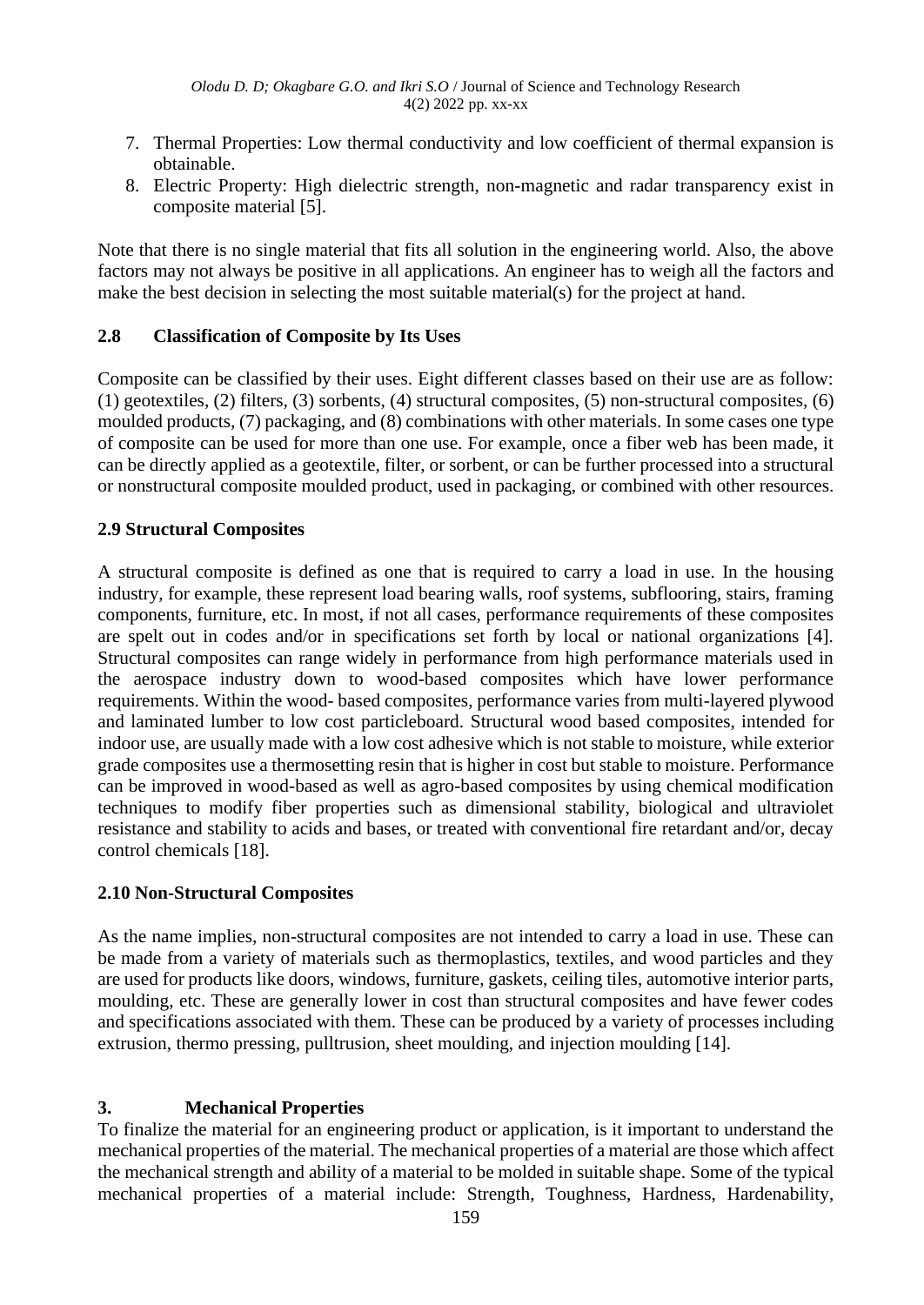Brittleness, Malleability, Ductility, Creep and Slip, Resilience, Fatigue Strength**.** It is the property of a material which opposes the deformation or breakdown of material in presence of external forces or load. Materials which we finalize for our engineering products, must have suitable mechanical strength to be capable to work under different mechanical forces or loads.

The formula is:  $s = P/a$  Where, s is the tensile strength P is the force required to break a is the crosssectional area

|                  | Maximum Load                    | (15) |
|------------------|---------------------------------|------|
| Tensile strength | Original Cross - Sectional Area |      |

# **a.Toughness**

It is the ability of a material to absorb the energy and gets plastically deformed without fracturing. Its numerical value is determined by the amount of energy per unit volume. Its unit is Joule/ $m<sup>3</sup>$ . Value of toughness of a material can be determined by stress-strain characteristics of a material. For good toughness, materials should have good strength as well as ductility. For example: brittle materials, having good strength but limited ductility are not tough enough. Conversely, materials having good ductility but low strength are also not tough enough. Therefore, to be tough, a material should be capable to withstand both high stress and strain.

# **b.Hardness**

It is the ability of a material to resist to permanent shape change due to external stress. There are various measure of hardness – Scratch Hardness, Indentation Hardness and Rebound Hardness.

- 1. Scratch Hardness Scratch Hardness is the ability of materials to the oppose the scratches to outer surface layer due to external force.
- 2. Indentation Hardness It is the ability of materials to oppose the dent due to punch of external hard and sharp objects.
- 3. Rebound Hardness
- 4. Rebound hardness is also called as dynamic hardness. It is determined by the height of "bounce" of a diamond tipped hammer dropped from a fixed height on the material.

# **c. Hardenability**

It is the ability of a material to attain the hardness by heat treatment processing. It is determined by the depth up to which the material becomes hard. The SI [unit](https://www.electrical4u.com/si-system-of-units/) of hardenability is meter (similar to length). Hardenability of material is inversely proportional to the weld-ability of material.

# **d. Brittleness**

Brittleness of a material indicates that how easily it gets fractured when it is subjected to a force or load. When a brittle material is subjected to a stress it observes very less energy and gets fractures without significant strain. Brittleness is converse to ductility of material. Brittleness of material is temperature dependent. Some metals which are ductile at normal temperature become brittle at low temperature.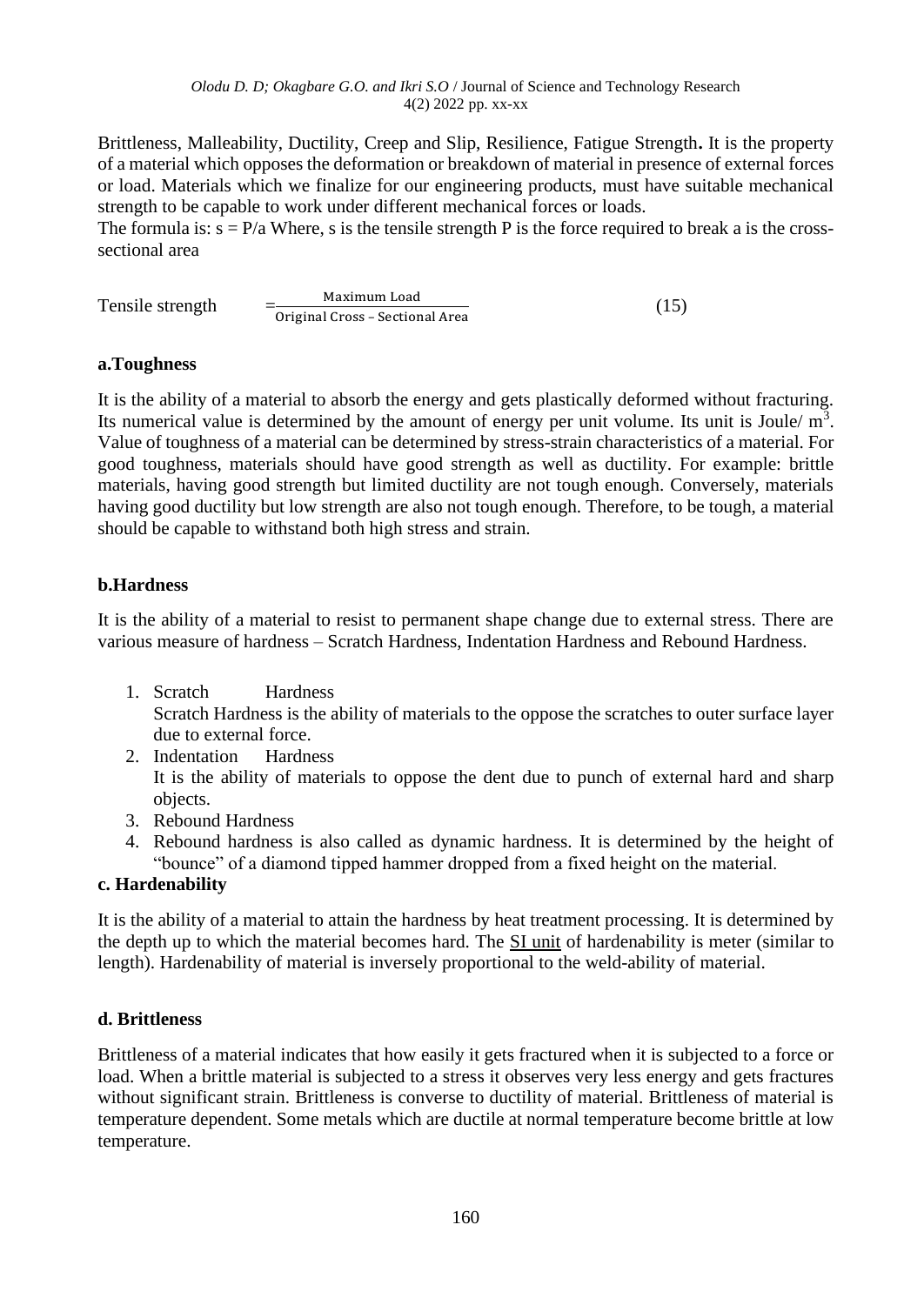# **e. Malleability**

Malleability is a property of solid materials which indicates that how easily a material gets deformed under compressive stress. Malleability is often categorized by the ability of material to be formed in the form of a thin sheet by hammering or rolling. This mechanical

property is an aspect of plasticity of material. Malleability of material is temperature dependent. With rise in temperature, the malleability of material increases.

# **f. Ductility**

Ductility is a property of a solid material which indicates that how easily a material gets deformed under tensile stress. Ductility is often categorized by the ability of material to get stretched into a wire by pulling or drawing. This mechanical property is also an aspect of plasticity of material and is temperature dependent. With rise in temperature, the ductility of material increases.

# **g. Creep and Slip**

Creep is the property of a material which indicates the tendency of material to move slowly and deform permanently under the influence of external mechanical stress. It results due to long time exposure to large external mechanical stress with in limit of yielding. Creep is more severe in material that are subjected to heat for long time. Slip in material is a plane with high density of atoms.

# **h. Resilience**

Resilience is the ability of material to absorb the energy when it is deformed elastically by applying stress and release the energy when stress is removed. Proof resilience is defined as the maximum energy that can be absorbed without permanent deformation. The modulus of resilience is defined as the maximum energy that can be absorbed per unit volume without permanent deformation. It can be determined by integrating the stress-strain cure from zero to elastic limit. Its unit is joule/m<sup>3</sup>.

# **i.Fatigue**

Fatigue is the weakening of material caused by the repeated loading of the material. When a material is subjected to cyclic loading, and loading greater than certain threshold value but much below the strength of material (ultimate tensile strength limit or yield stress limit), microscopic cracks begin to form at grain boundaries and interfaces. Eventually the crack reaches to a critical size. This crack propagates suddenly and the structure gets fractured.

### **4.Conclusion**

Fiber-reinforced composite material was found to be one of the most promising and effective types of composites, this acclaims to the dominance over the majority of applications from topmost fields. There are numerous types of fibers available for fabrication of fiber-reinforced composites; those are categorized as natural and synthetic fibers. Synthetic fiber provides more stiffness, while natural fibers are cheap and biodegradable, making them environmentally friendly. Though both types of fibers have their efficacy in significant applications, latest research has revealed the exceptional performance of hybrid fiber-reinforced composite materials, as they gain the advantageous properties of both. Composite materials are fabricated with a number of different techniques, among